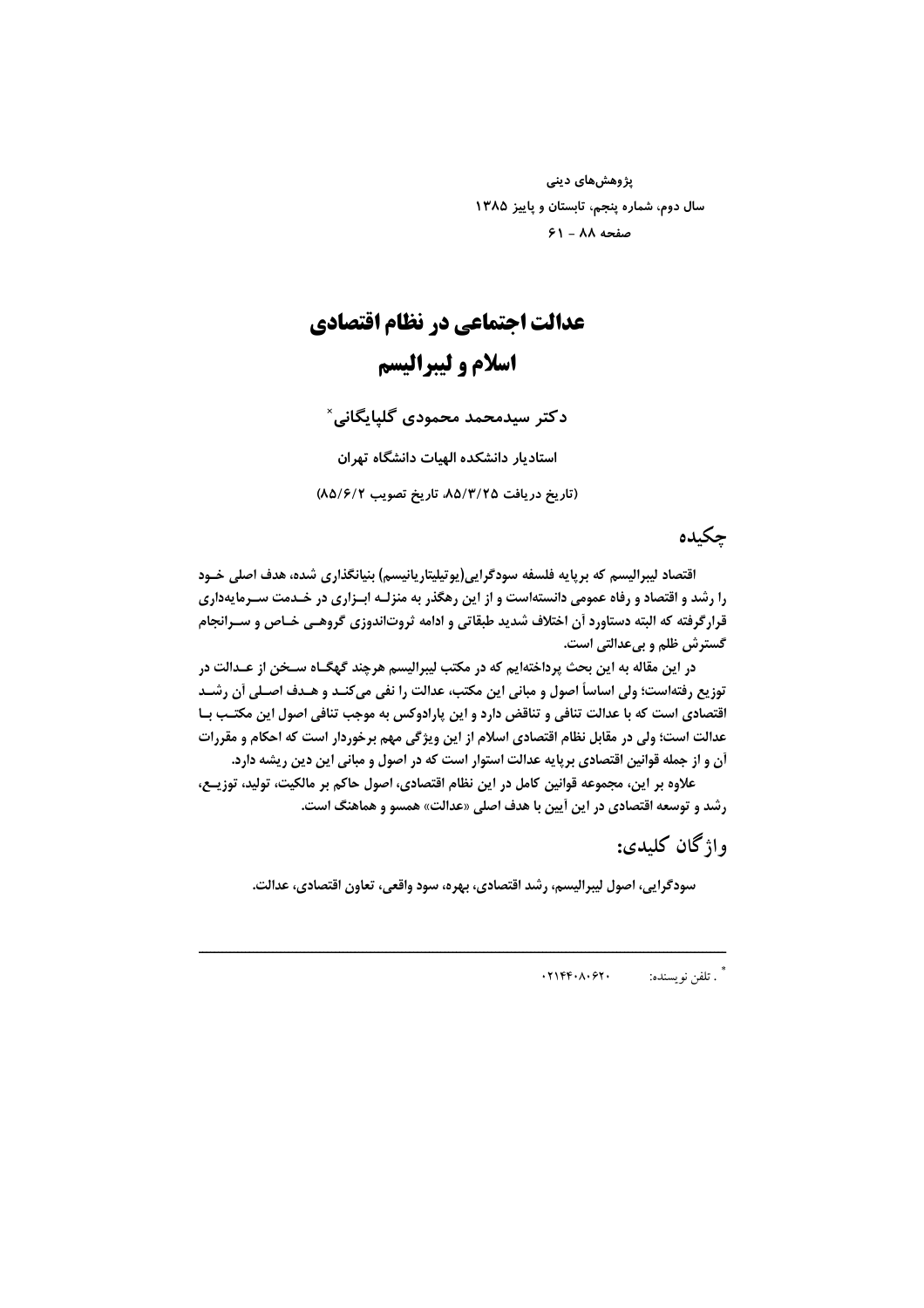مقدمه

مفهوم عدالت اجتماعی، مانند آزادی، حق و قانون حقیقی است که همه انسانها از هر مکتب و ملت شیفته و خواهـان آن هـستند و چـه بـسا بـرای دسـت یـافتن بـه آن هزینـههـای سنگینی را تحمل می کنند؛ اما این مفاهیم همانند دیگر واژهها چه بـسیار مـورد سوءاسـتفاده قرارگرفته است و فرصتطلبان با نام آن، به حقوق انسانها و منافع تودهها دست یازیدهاند.

در نظام اقتصادی لیبرالی هرچند گاهی از عدالت و توزیع به عنوان هدف میانی سـخن به میان آمده است، ولی با توجه به اصول و مبانی آن(آزادی اقتـصادی و هـدفبودن سـود هرچـه بـیش تـر) طبعـاً جـایی بـرای عــدالت بــاقی نمــی،مانــد و بــه طــور کلی در بیــنش لیبرال(سرمایهداری) عدالت اقتصادی اهمیتی ندارد و آنچه مهم است، افـزایش لـذت بـرای عموم است؛ زيرا اين مكتب به اصالت لذت عقيده دارد. درنظام اقتصاد ليبراليستي، عــدالت اجتماعی و اقتصادی هدف اصلی نیست و در مراحل بعد نیز به فراموشی سپردهشدهاست، بلکه هدف اصلی در نظام لیبرالی رشد و توسعه اقتصادی و تمرکز سـود بـه نفـع سـرمایهدار است، و این هدف با عدالت اجتماعی در تضاد میباشد.

بر این اساس، همیشه در این نظام اقتصادی بین روند رشد با عدالت اجتماعی پارادوکس و ناسازگاری وجود دارد. بنابراین نمی تواند با توجه به خصلت سـودمداری آن تأمین کننده عدالت اجتماعی باشد. ولی به عکس آنچه در اقتصاد لیبرالی گفته شد، در نظـام اسلام عدالت بـه عنـوان يـك اصـل مهـم و هـدف بـزرگ مطـرح اسـت و سـاختار قـوانين بهگونهای است که رشد اقتصادی با عدالت اجتماعی همسو و هماهنگ است و می توانـد از اختلاف شدید طبقاتی و بی عدالتی های اجتماعی جلوگیری کند.

در این نوشتار ابتدا بی تفاوتی نظام اقتصادی سرمایهداری را نـسبت بـه مـسأله عـدالت بررسی و سپس ضمن بررسی اهـداف اقتـصاد ليبرالـستی تـضاد پروسـه رشـد را بـا عـدالت اجتماعی روشن می کنیم و سرانجام هماهنگی و همبستگی رشد اقتصادی و قوانین تابع را بـا عدالت اجتماعي در نظامي اقتصادي اسلام اثبات مي نماييم و در پايان به اين نتيجه مي رسـيم که در نظام اقتصادی اسلام مجموعه بههم پیوسته قوانین مختلف سهم هر کس را در تولیـد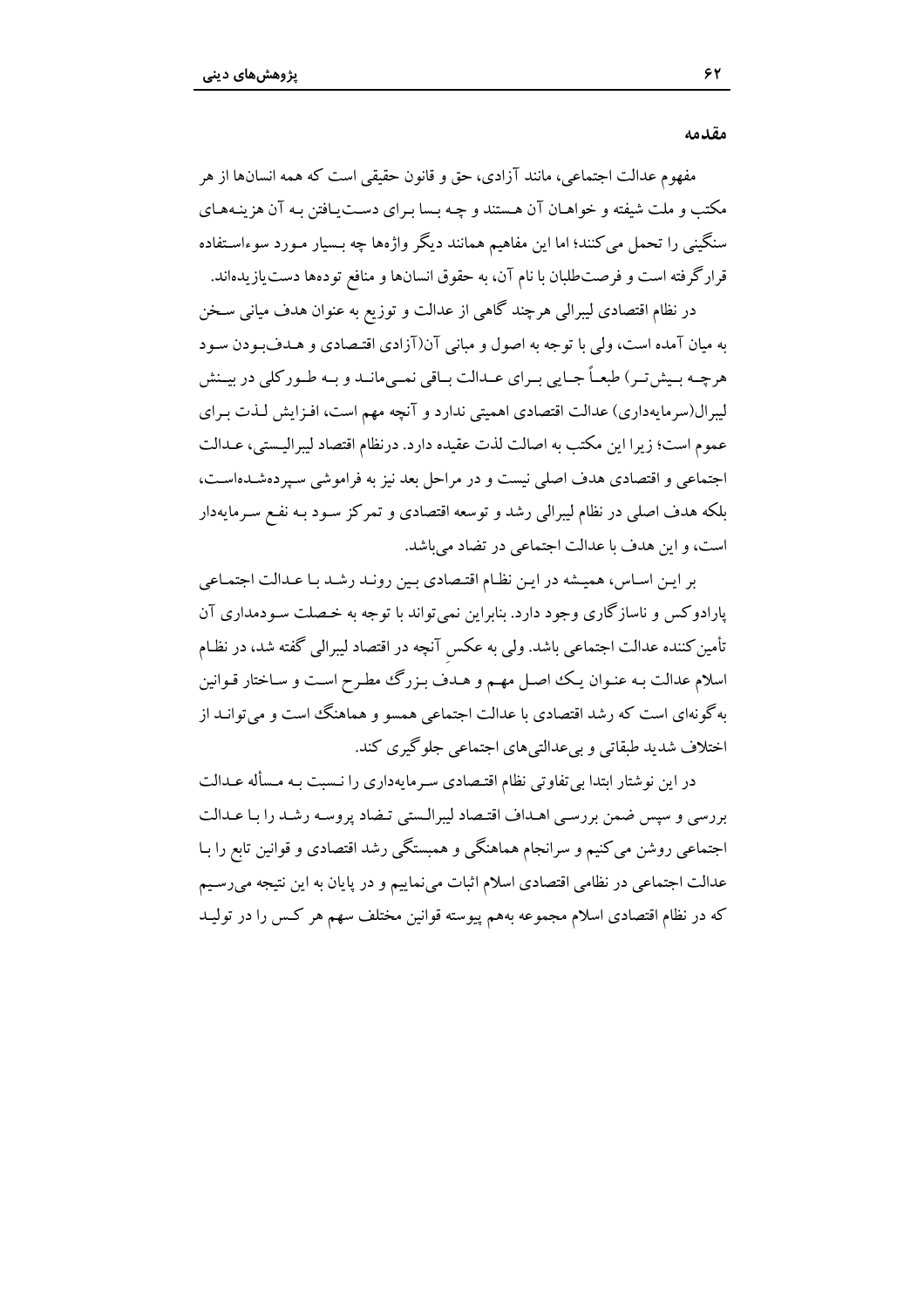و توزیع و رفع نیازهای اقتصادی و تخصیص درآمـدها بـه گونـه عادلانـه و بایـسته مـشخص می کند. اهداف اقتصاد ليبراليسم هرنظـام اقتــصادي داراي اهــدافي اســت كــه در جهــت رســيدن بــه آن@هـا قــوانين و راهکارهای خود را تنظیم میکند. در نظام سرمایهداری میتوان گفت اهـداف آن در سـه بخش قابل بررسی است: ١- اهداف نز ديك؛ ٢- اهداف مبانی؛ ۳– هدف نهایی؛ اهداف نز دیک عبارت است از : الف) اشتغال ب) كارآيي ج) ثبات قيمتها د) حفظ محيط زيـست هـ) حفظ سلامت افراد جامعه.

> ب)عدالت در توزیع اهداف مياني: الف) رشد اقتصادي هدف نهایی: رفاه عمومی(کتاب نقد، شماره ۱۱، ص9۵).

بنابراین، ارزش هریک از اهداف در مرحله خود به میـزان نقـش و تـأثیر آن در تحقـق اهداف مرحله بالاتر از آن بستگی دارد و در نهایت هدف اصلی تـوان بخـش سـایر اهـداف خواهد بود. در نتیجه عدالت در توزیع و رشد هر یک، از آنجا مطلوبیت دارد که در تحقـق رفاه عمومی نقش آفرین است. بر این اساس در خواهیم یافت کـه هـر یـک از مفـاهیم یـاد شده(عدالت، رفاه و غیر) در فرهنگ خاص لیبرالیسم تعریـف مـی.شـود و بـر پایـه اصـول و مبانی فلسفی این نظام فکری معنا میدهد و طبعاً این مفاهیم در این مکتب با آنچه از ایـن هـا در مکتب ارزشی و رئالیستی تعبیر می شود تفاوت اساسی دارد.

وقتی سخن از رشد و عدالت و رفاه میرود، موضوع اصلی در این امور انسان است و هدف نهایی همه اینها تأمین خوشبختی انسان می باشد و این جاست کـه مهـمترین مـسأله فلسفی در مورد انسان(ملاک سعادت) خودنمایی می کنـد و آدمـی نگـرش بـسیار متفـاوت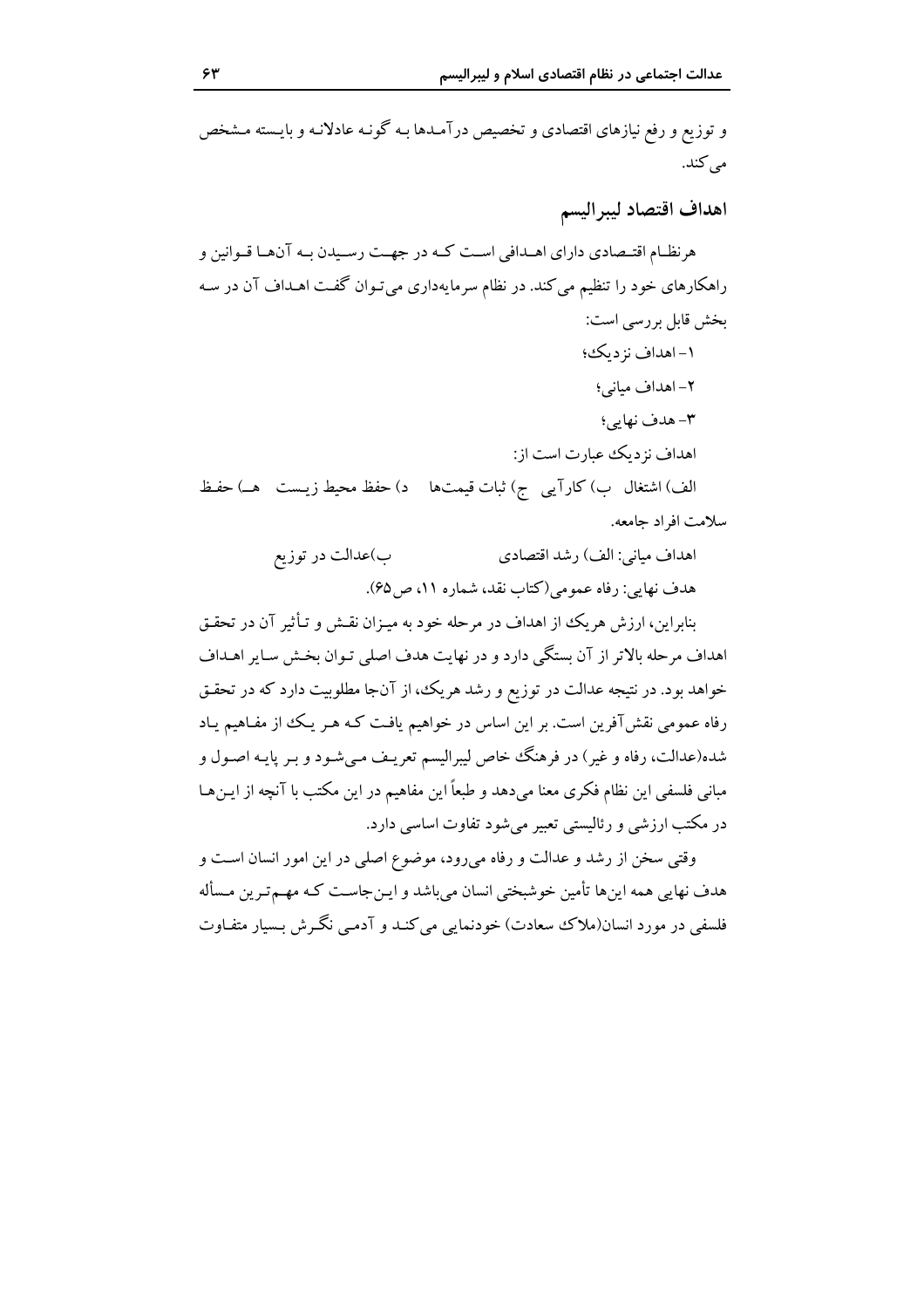مکتب سرمایهداری را با مکتب اسلامی درمی باید. بنابراین، تفسیر رفاه و رشید و عبدالت در چارچوب فلسفه و قوانین اسلام با تفسیر آنها در نظـام لیبرال دموکراسبی غیرب کـاملاً متفاوت خواهد بود.

سودگرایی(یوتیلیاریانیسم) در اقتصاد لیبرالیسم

یک مکتب فلسفی در غرب معتقد به اصالت سود یا سودگرایی است و اساساً سـعادت انسانها را در جلب منافع میدانـد. ایـن فلـسفه سیاسـی در قـرن ۱۹م. بـه وسـیله گروهـی از ليبرالهاي انگليس پروردهشده و آن را ميتوان هلسفه انتفاعي يا سودجويي» ناميد. مهم ترين پيشوايان ايـن مكتب مهـم «جرمـي بنتـام»، «جيمـز ميـل»،«جـان اسـتوارت ميـل»، فلسفهدان قرن ١٨و ١٩ انگليس و«ديويد ديكاردو» اقتصادشناس و «جـان اسـتين» حقـوق1ان قرن۱۹ مے باشد.

فلسفه این گروه از این فرضیه آغاز میگردد که انسان تحت سـلطه و حکـم دو عامـل قرار دارد: یکی لـذت و دیگـری درد. لهـذا بایـد اعمـال او بـه سـمت سـودجویی(اوتیلتیـه) رهبري شوند (يازارگارد ، بي تا، ص١٣).

از فیلسوفان باستان اییکور(م ۳۱۴ق.م) نیز معتقد بـه مکتـب سـودگرایی بـوده و هـدف انسان را در زندگی اپیکور میخوانند (فروغی، ۱۳۴۳ ش، ج۱، ص ۷۱).

جرمي بنتام نيز پيرو همين مكتب بود و مي گفت: «طبيعت، انـسان را تحـت سـلطه دو خداوندگار مقتدر قـرار دادهاسـت: لـذت و الـم و ايـن دو بـر اعمـال و گفتـار و انديـشه مـا حاكمند» (كايلسون، ۱۳۷۶ ش، ج۵ ص ۲۵).

بنتام برخلاف سقراط معتقد است که انسان جو پای خوشی و سعادت است و جـز ایـن تکلیفی ندارد؛ اما خوشبختی به استیفای لذات و شهوات به دست نمی پابـد، بلکـه بـه وسـیله جلوگیری از خواهشهای نفسانی بهتر میسر می گـردد. (فروغـی،۱۳۴۳ ش، ج۱، ص۳۵). او لذت و الم را لذت و الم محسوس داشته است(كايلسون،١٣٧۶ ش، ج٨ ص٢٨).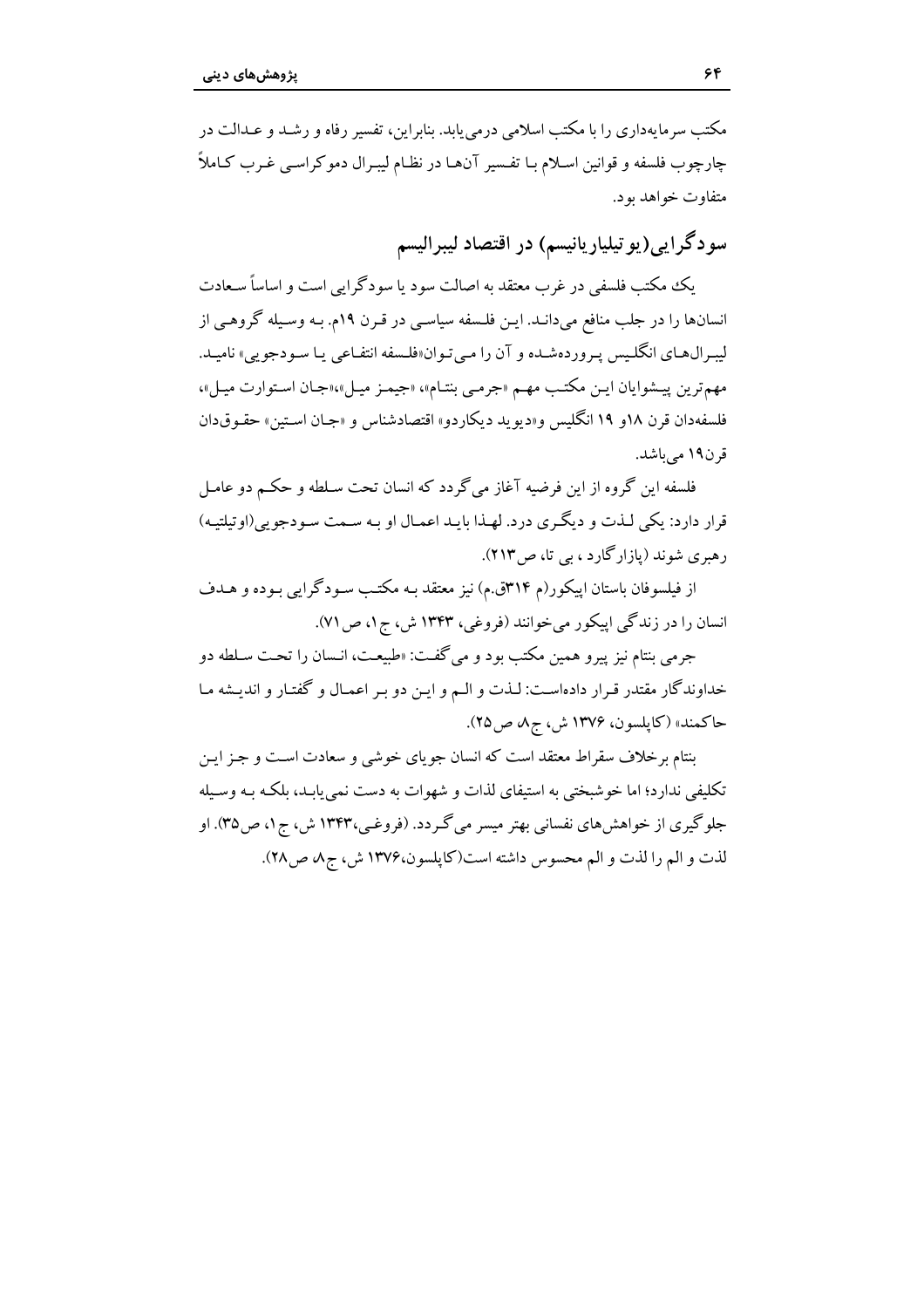قبل از او هابز، جان لاکو آدام اسمیت نیز در همین طیف قرار داشتهانــد. ایــن گــروه از دانشمندان نیک و بد اخلاقی را مترادف با خوش و ناخوشی و لذت و رنج دانستهاند؛ چنـان كه جان لاك اين چنين تعريف كردهاست(جون رايينسون، ١٣۵٨ ش، ص٢۶).

از اقتصاددانان طرفدار مکتب اصالت سو د می توان از توماس رابرت مالتوس نام بر د. او با طرح یک تئوری یا به عبارت دیگر قیانون، پایـههـای سـرمایهداری را اسـتحکام بخـشید. خلاصه سخن او این است که با افزایش جمعیت ملت دچار فقـر و گرسـنگی خواهدشـد و در این مورد کسی غیر از خود آنان مقصر نیست.

مالتوس به این نکته معتقد شد که اگر از افزایش جمعت جهان جلوگیری نشود شـمار انسانها با یک تصاعد هندسی افزایش خواهد بافت. همان گونـه کـه اگـر سلـسه ۱، ۲، ۴، ۸ ۱۶، ۳۲، ۶۴، ۲۸، ۲۵۶، ۵۱۲، ۵۱۴، ۱۰۲۴و.... برای افراد بشر ادامه باید، شمار انسان ها آن قیدر زیاد می شود که اگر همه ایستاده باشند باز نتواننـد بـرای خـود در کـره زمـین جـایی بیابنـد. کمبود خواربار ایجاب می کند که از افـزایش جمعیـت جهـان پیـشگیری شـود. مـالتوس در چاپ اول کتاب خویش، درباره عواملی که در افزایش مرگ وو میر دست بـه کارنـد، ماننـد طاعون، وبا، قحطي، جنگ و غيره تاکيد بسيار کرد (يل ساموئلسن، ۱۳۴۴ ش، ص۴۳).

مالتوس با پایه قراردادن قانون بازده نزولی نتیجه گرفته است که برای تأمین آسـایش و رفاه گروهی از انسانها گروه دیگر باید از بین بروند. سپس توصیه کرد که نژاد بنـیآدم بـا جلوگیری از ازدیاد نسل این مشکل را حل کند.

این نظریه و امثال آن روشن می کند کـه در اقتـصاد سـرمایهداری سـودگرایی و منـافع اقتصادی اصل و پایه و مبناست. این عامل است که همه چیز را توجیـه مـی کنـد و اگـر لازم شد برای حفظ آن، همهی ارزش های معنوی مانند عدالت، انساندوستی، فـضیلتخـواهی و موازين اخلاقي را بايد زيريا گذاشت.

آنچـه مـسلم اســت رهآورد آزادي سـرمايهداري، تنـزّل و پايمـال شــدن شخـصيت انسانهاست، تا آنجا که خود انسان به کالایی تبدیل شـد کـه تـابع قـوانین عرضـه و تقاضـا گردید وطبیعتاً زندگی تـودههـا در قیـد همـین قـوانین(عرضـه و تقاضـا) و در نتیجـه دربنـد قانون(مفرغ مزدها) قرار گرفت... این قانون به کارگر می گوید کمبی صبر کنید تا گرسنگی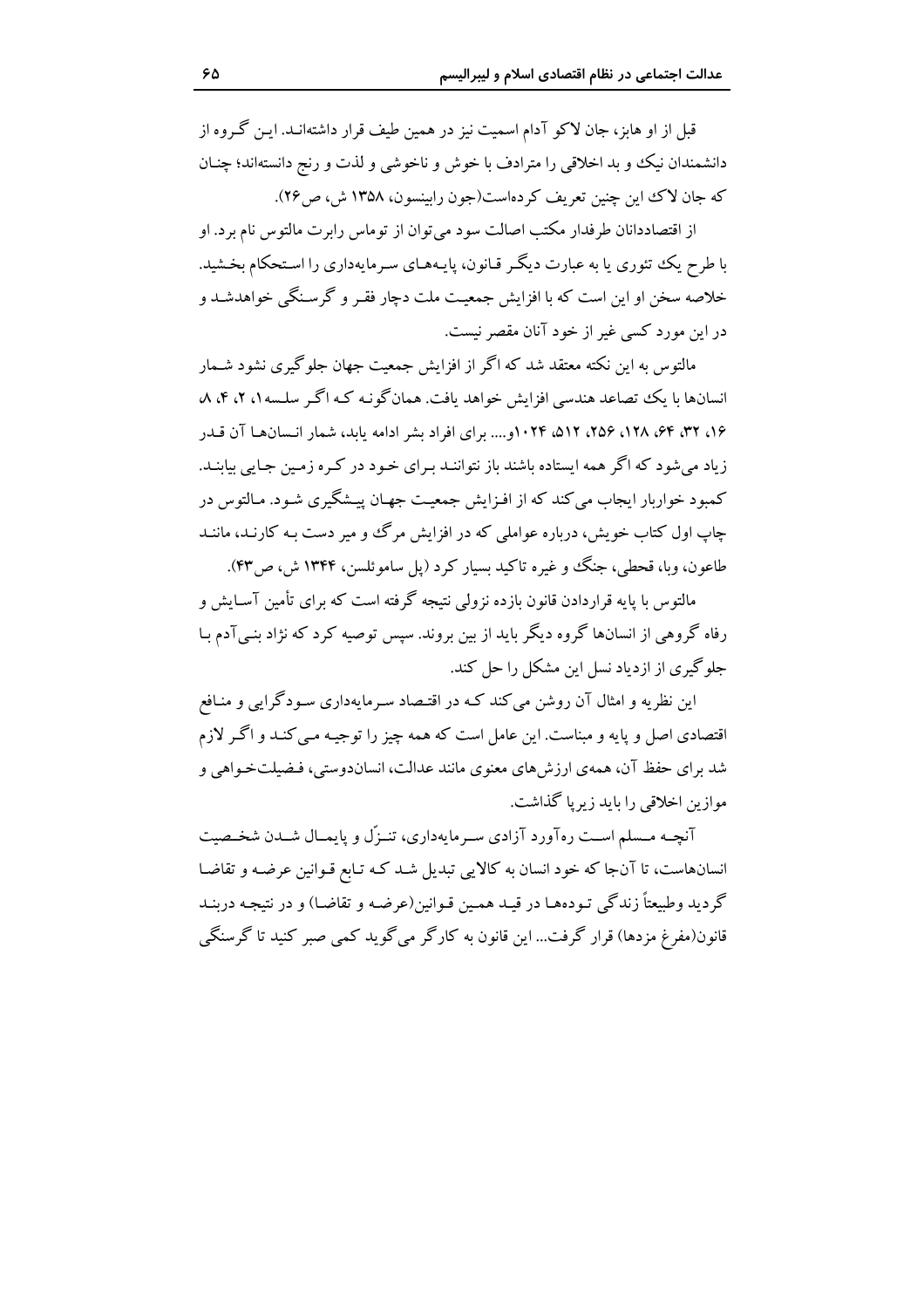و فقر گروه عظیمی از شما را به خاک بیفکند، نابودسازد و از بین ببرد! تنها در این صـورت است که از تعداد شما کاسته می گردد و تنها بدینسان است که عرضه برابر تقاضا می گردد. و در نتیجه دستمزدهایتان بالا می رود و وضع شما سر و سامانی به خود می گردد(صـدر، بـی تا، ج ۱، ص ۳۰۰)

قانون(مفرغ مزدها)، به وسيله رابرت مالتوس، اقتصاددان كلاسيك وضع شـد و هـدف آن صرفاً حفظ منافع سرمایهداران و طبقه استعمارگر علیه کارگران و قشر کم درآمد جامعـه است.

.<br>نکته مهم در مکتب سودگرایی این است که اخلاق و فضیلت به معنا و مفهوم متبداول آن بي معنا و غير مفيد، بلكه احياناً مضر تلقى مي شود و به همين جهت سخن از اخلاق نسبي مې رود و نيک وو بد و وجدان اخلاقي جزء مسائل بې معنا و تخيلې به حساب مې آيد:« زمانې که انباشت ثروت دیگر از اهمیت اجتماعی فوقالعادهای برخوردار نباشـد تغییـرات بزرگـی در قوانین اجتماعی به وجود خواهد آمد. آن وقت است کـه مـی تـوانیم خـود را از اصـول کاذب اخلاقی کـه بـه مـدت دویـست سـال بختـکـوار بـر مـا سـنگینی کـرده و بـدترین و مشمئز كننده ترين صفات را عالى ترين خصايص و فضايل انسانى نشان دادهاست، رها كنيم» (جون رابينسون، ١٣٨۵ ش، ص١٨۶).

بر این اساس، عدالت نیز در مکتب سودگرایی بـه هـیچ وجـه هـدف و غایـت نیـست، بلکه اصولاً مطرح و مورد توجه نمي باشد؛ زيرا هـدف اصـلي در ايـن مکتـب سـود و فايـده مادي، آن هم بريايه اصالت فر د(فردگرايي) است. در اين صورت هرگاه امر داير باشــد بـين قربانی شدن سود بر پای عدالت یا فدا شدن عدالت برای رسیدن به سود، طبیعی است که از نظر اين مكتب فرض دوم پذيرفته است:

«ویژگی تکاندهنده مکتب فایدهگرایی در مورد عدالت آن است که برای این مکتب اهمیتی ندارد، مگر به صورت غیر مستقیم که ایـن مجموعـه رضـامندی چگونـه میـان افـراد توزیع گردد» (نمازی، ۱۳۷۴، ص۵۷۵).

بنابراین روشن است که رویکرد اصالت سود و فایـدهگرایـی در عرصـهی سیاسـت و اقتصاد از یک جهانبینی و فلسفه خاص نشأت گرفته که خوشبختی و سـعادت انـسان را در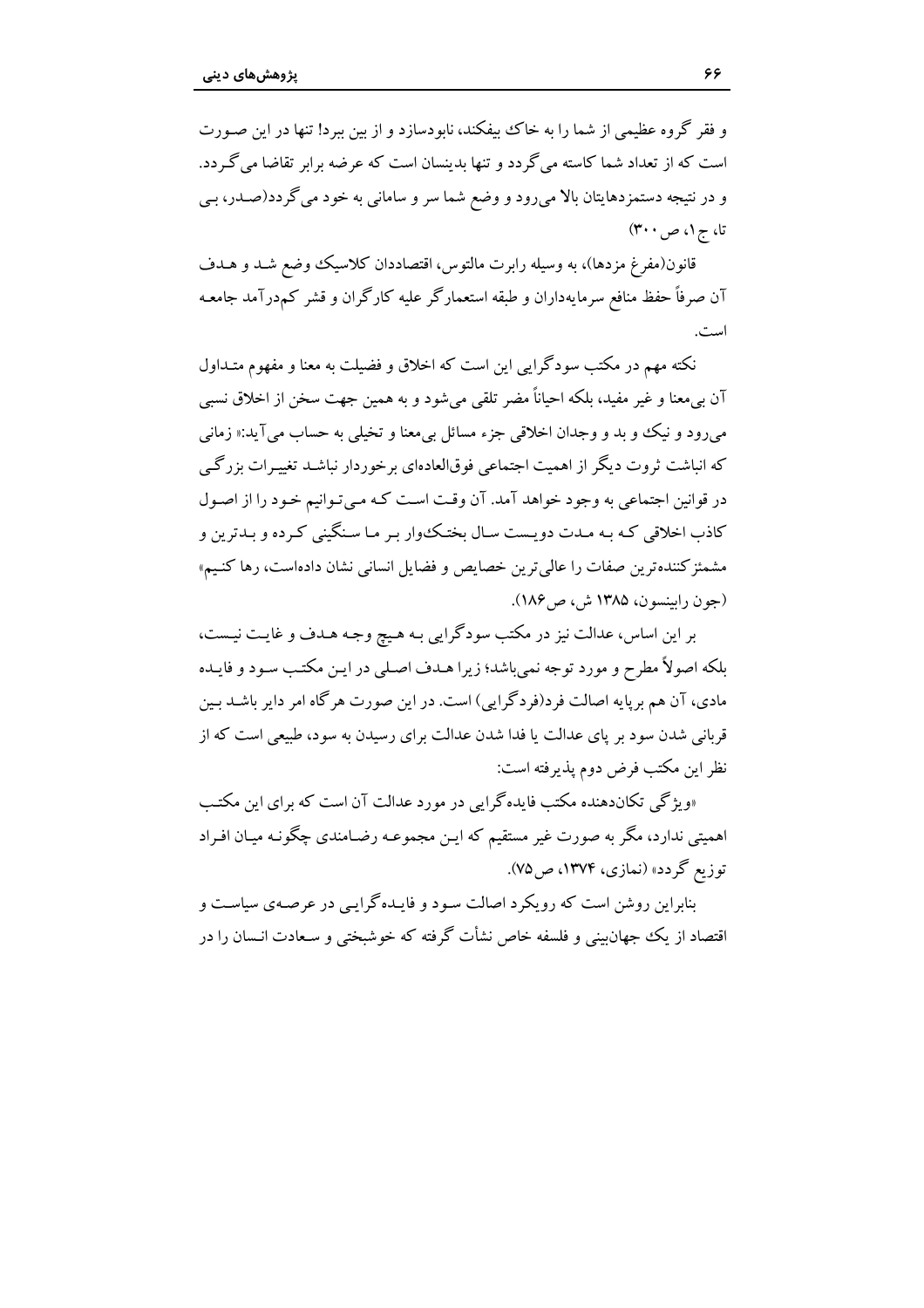جلب لذات محسوس و جسماني مي داند و بريايه همين رويكر د هر آنچـه بـا ايـن هـدف در تضاد باشد، هر چند فضایل اخلاقی، ماننـد تقـوا، صـداقت، امانـت، عـدالت و .... مـردود و محکوم به بطلان خواهدبود. محصول راهبردی اصالت سود همان چیزی است که امـروز در روابط کشورهای صنعتی و ثروتمند با ملتهای عقبمانده و در حال رشد مشاهده می شود.

اساساً مکتب لیبرالیسم برای رسیدن به اهـداف خـود از ریـشه، خـود را از قیـد اخـلاق نیک و بد آزاد کرده و در انتخاب ابزار و راهکارهای رسیدن بـه ایـن هـدف حـد و مـرزی قائل نیست: «دومین جهتی که تمایز بین واقعیت، ارزش نقش کلیـدی خـود را در نظریـهی اخلاقی لیبرالی ایفاد می کند، تابیدی است که برای اندیشه استقلالی اخلاقبی فیرد فیراهم می آورد. یکی از شرایط این استقلال آن است که فرد به پذیرش فرمانهای اخلاقی دینی یا دنیوی ملزم نبوده و در این جهت از او انتظاری نمی رود» (اربلاستر، ۱۳۷۶ ش، ص۲۵).

واقعیت متعالی وجود ندارد. صور از (خوب) غیر قابل تعریف و تھی است و انتخـاب انسان مي تواند آن را پر كند. (همان، ص ٢٢).

### يے عدالتے در غرب

در قرن معاصر در بیش تر موارد واژهها در ضد معنای ظاهر آنهـا اسـتعمال مـی شـوند؛ چنانکه در موارد بارز، زور و ظلم و تجاوز به جای نظم و قانون به کار مـیرود و در حملـه به کشورها و ملتها و اشغال سرزمین آنها از عنوان دموکراسی و آزادی استفاده مبی شود و در مورد به بردگی کشیدن واستثمار دسترنج تودهها رشد اقتصادی و جهـانی شـدن اقتـصاد اطلاق می گردد. در یک جمله قدرتهای سلطه گر در این قرن با ترفند ریـا و تزویـر همـان راه و روش دیرین خود را زیر ماسک های فریبنده و الفاظ دلیذیر ادامه می دهند.

بنابراين مي توان گفت كه قرن حاضر بيش از هر زمان ديگر قرن گسترش ظلم و بيـداد و فرسودگی و محو نظم و قانون است.

نمونههای این رخدادهای تلخ و چندشآور را در عصر حاضر میتوان در بررسی حـوادث انقــلاب اكتبـر روســيه (الكــساندر سولژينــستين ، ۱۳۶۵ ش، ص ۱۰۹) و جنايــات آمریکایی ها در ویتنام و قتـل عـامهـای Khruscner Nikites، و کـشتار انگلیـسی هـا در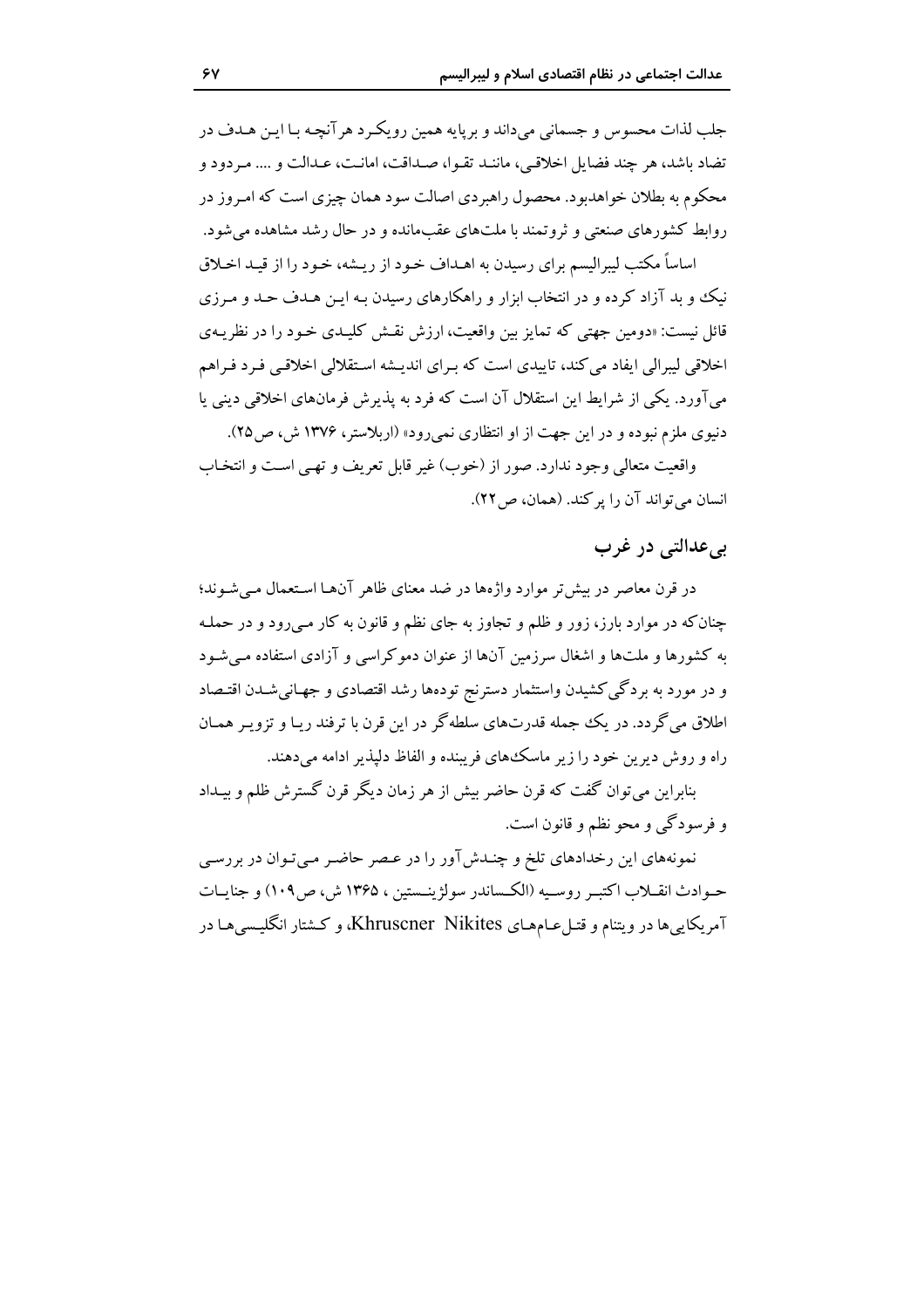آفريقا Balawin Scott، و فرانسوي هيا در الجزاير (فيرانتس فيانون، ٢٥٣۶ ش) ص ۴۸) ملاحظه ک د.

«در آغاز قرن بیست و یکم افق آینده بشریت از هر زمان دیگر تیره و تارتر است. امید و اطمینان به حال و آینده با تهدیدات و جنگخافروزی های دولتهای سلطه گر پیش تر از هر زمان دیگری ناامنے، فقر، گرسنگے، پیماری و مرگ و میرهای ناشے از آن را برای جهانسان به ارمغان آوردهاست» (کمیسیون بررسی مسائل رشد و توسعه جهانی، ۱۳۶۴ ش، ص۳۳).

اختلاف طبقاتی در جهان بیش از پیش شدت بافته است و امکانات و ثیروت، پیش تیر از گذشته نامتعادل و ظالمانه است و این پی عدالتی ها در بر رسی های آماری بخوبی روشن و مشخص است:

«در جهان سالیانه نزدیک به ۵۸۵/۰۰۰ زن به هنگام زایمان فوت می شوند، ولبی توزیـع جغرافیایی آن بسیار متفاوت است؛ مثلاً در نیال و بو تـان و یمـن از هـر ۱۰۰/۰۰۰ زن حاملـه ۱۰۰۰ زن در روسیه ۷۵ زن در آلمان ۲۲ زن در آمریک)، ۱۲ زن در سـوئیس، ۶ زن فـوت مي شوند» (الهي، ۱۳۶۴ ش، ص٧۶).

حال اگر ادعاهای مدعیان دموکراسی و تمدن و آزادی حقیقت است، مـی،ایـست بـا گذشت زمان و خدمات این مدعیان، بهبودی هرچند انـدک در وضـع معیـشت کـشورهای فقیر مشاهده شود و از جمعیت زیر خط فقر کاسته شود و تدریجاً مرگ و میرها بر اثـر فقـر مواد غذایی کم تر گردد، در حالبی که آمار موجود خلاف آن را ثابت می کند:

«به طوری که مشاهده می شود، تعداد جمعتی که زیر خط فقر زندگی می کنند نه تنهیا کاهش نیافته، بلکه طبی سـال۱هـا رشـد چـشمگیری را نـشان مـی دهـد، در حـالی کـه تعـداد جمعیتی که در سال ۱۹۷۸ (۱۳۵۷) زیر خط فقر زندگی می کردند ۵۰۰ ملیون نفر در جهـان بود. این رقم برای سالها ی ۱۹۸۷(۱۳۶۶)– ۱۹۹۰–۱۹۹۸ به ترتیب ۸۷۹ ،۹۱۶ ه.۵۹ ملیون نفر بودهاست(بدون محاسبه ارقام مربوط به کشور چین) همین امر بر میـانگین سـن زنـدگی در جهان تأثیر اساسی به جای گذاشتهاست.... هر چند قربانیان اصلی فقر مردم کـشورهای بـه اصطلاح جنوب هستند، ولی در کشورهای صنعتی نیز هر روز بـر تعـداد مـردم فقـر افـزوده مي شود» (همان).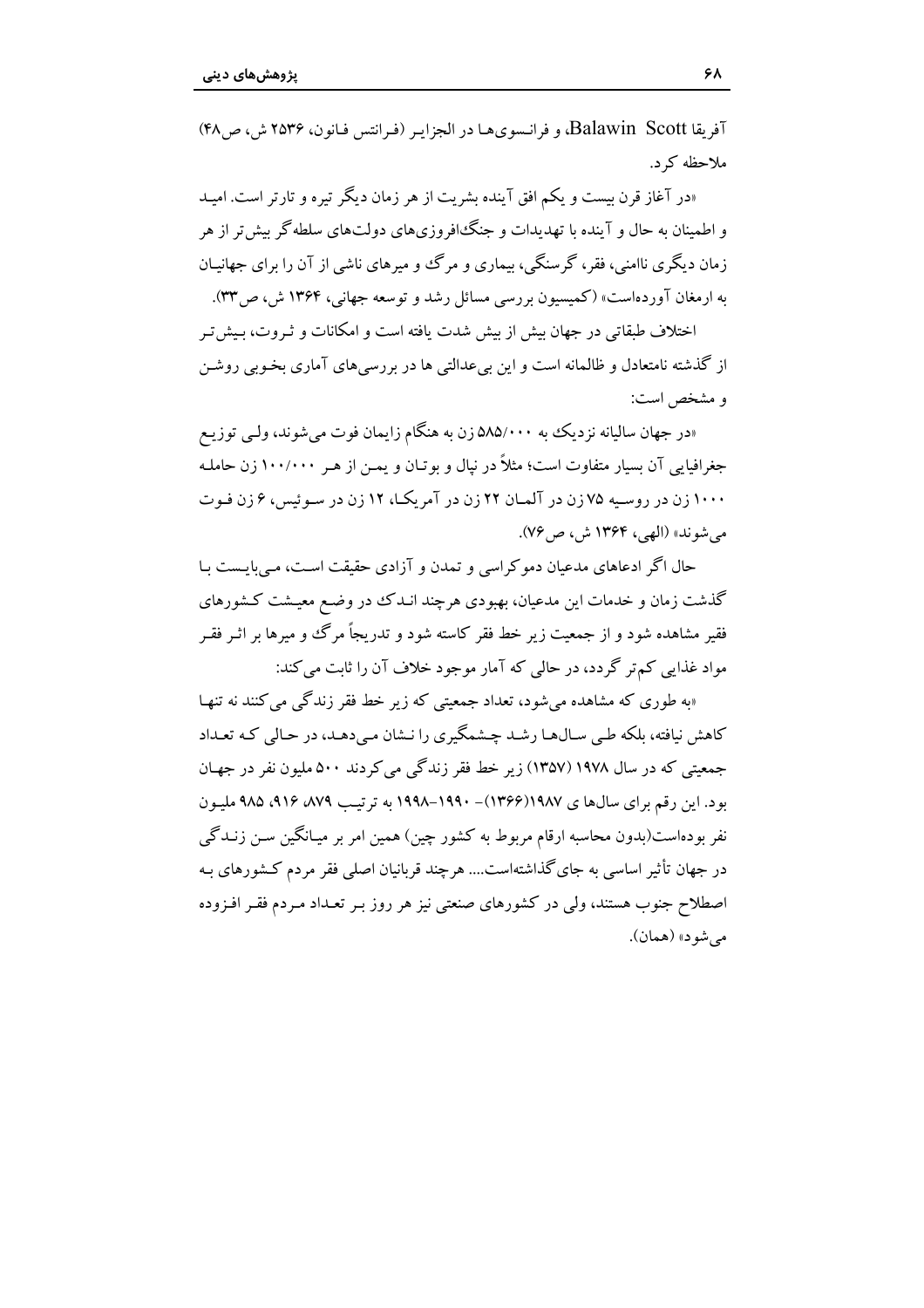بررسی ِ آمار اقتصادی در سال ۸۰–۱۹۷۹ گویای این حقیقت است که فاصله طبقاتی و شکافت در آمد بین کشورهای صنعتی و کشورهای در حـال توسـعه پیش از پیش افـزایش يافته و بي عدالتي در جهان توسعه بيش تير يافتـه اسـت. طبـق ايـن آمـار ١/٤ جمعيـت جهـان (اروپا) نز دیک ۴/۵ در آمد جهان را به خود اختصاص دادهاند، در حالی که چین کـه دارای ۳/۴ جیمعت است ۱/۵ در آمد جهانی را به دست آورده است(فیدل کاسترو، ۱۳۶۴ ش، ص ۱۴۸).

در آمد سرانه در ۹ کشور پیشرفته در سـال ۱۹۸۰ بالاتر از ۶/۶۵۸ دلار بوده اسـت. در ۶۳ کشور دیگر جهان تولید ناخالص ملی ۹۰۳ دلار و در کشور فقیر ۱۶۸ دلار بودهاست. در سال ۱۹۸۰ تقر ساً ۸۰۰ ملیون نفر از کشورهای در حـال توسـعه در آمـد سـرانه در حـدود ۱۵۰ دلار داشـتهانـد؛ یعنـی درآمـد روزانـه آنهـا ۴۱ سـنت(کـمتـر از نـیم دلار) در روز بو دهاست(همان)

مقایسه آماری نشان میردهد که درآمد یک فرد در یک کشور پیشرفته سـرمایهداری حدود ۴۰ برابر درآمد یک فرد در یک کشور فقیر است. جدول زیر گویای تفاوت بسیار و بیءدالتی در درآمد مردم جهان است:

| <br>۱۴/۰۰۰-لارآمریکا | درآمد سرانه در کشورهای صنعتی           |
|----------------------|----------------------------------------|
| ۹۰۰ دلار آمریکا      | درآمد سرانه در کشورهای در حال توسعه    |
| ۳۰۰ دلار آمریکا      | درآمد سرانه در کشورهای کمتر توسعهیافته |

Global Trends 1998 Ibid. ۴۲

چنین است که با همه شعارها و تبلیغهـا در خـصوص حقـوق بـشر و گـسترش عــدل و حمايت از ملل مستمند و ناتوان، اختلاف طبقاتي و تفاوت فاحش مالكيت و درآمـد و ظلـم فراگیر به سیر صعودی خود ادامه می دهـد و فقـر و گرسـنگی در کـشورهای جنـوب بیـداد مے کند.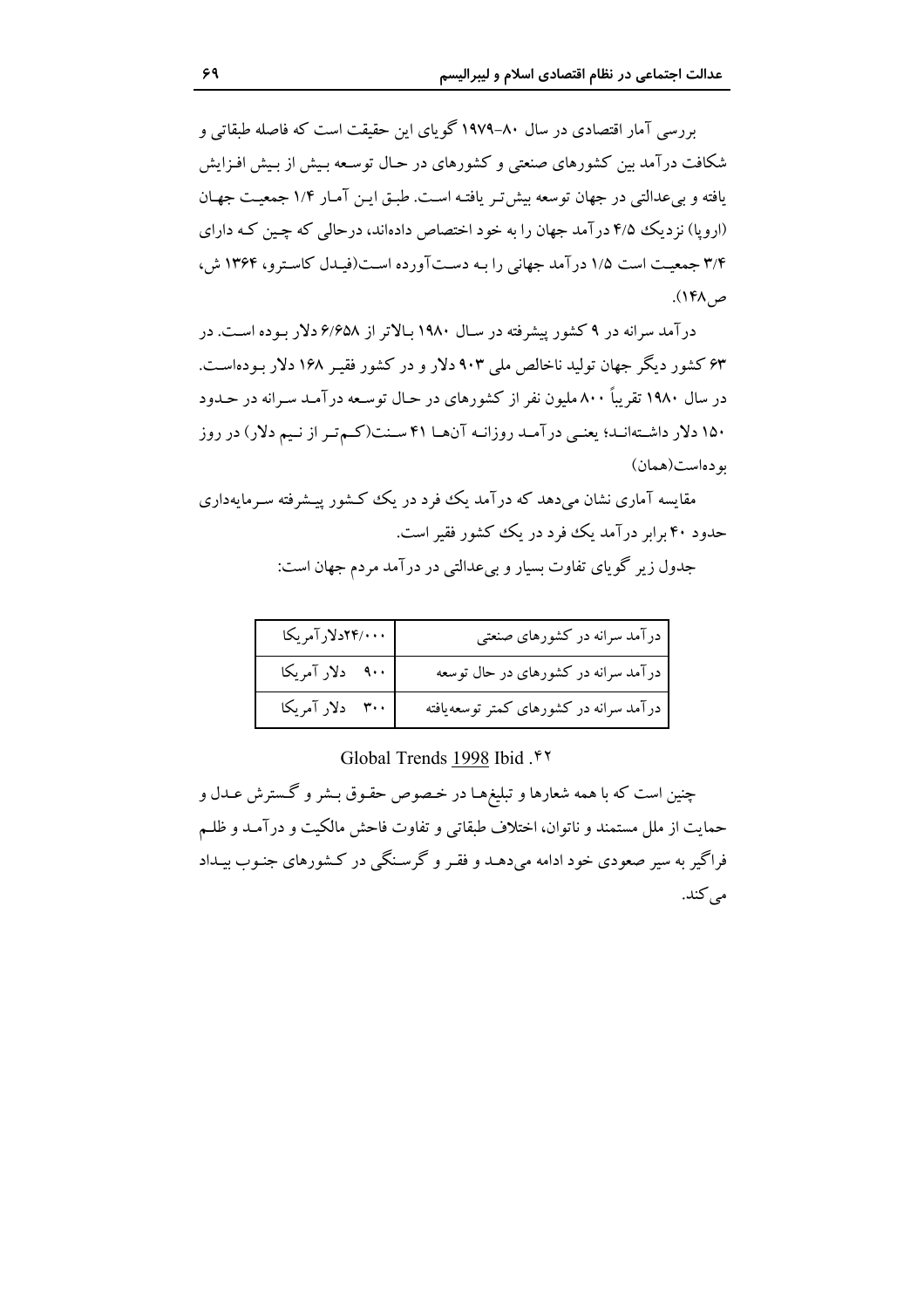هنری کسسنجر در سال ۱۹۷۴(۱۳۵۳) در اجلاس جهانی غذا اعلام کرد که تا ده سـال دیگر هیچ گرسنهای در جهان باقی نخواهد ماند. بیست و دو سال بعید در اجلاس جهانی غذا در نوامبر ۱۹۹۶(۱۳۷۵) تصمیم گرفته شد که تـا سـال ۲۰۱۵ گرسـنگی را در جهـان بـه نصف کاهش دهند. با وجود این، امروزه نزدیک بـه ۸۵۰ ملیـون گرسـنه در جهـان وجـود داد د! (الصه ، ۱۳۶۴ ش) ص۱۶۳).

در تحلیل این دستاورد سرمایهداری به این نتیجه می,رسیم که چـالش اصـلی ایـن نظـام اصالت دادن به سود و انباشت ثروت و آزادی مطلق در درآمد و مالکیت است. بـه عبـارت روشن تر، سرمامهدار،کار، کارگر، زمین و ثروتهای طبیعی پیول را استثمار می کنید و پیا نیروی ثروتش سیاست را در اختیار درمی آورد. سیاست به وسیلهی سلاح حمایت مے شـود و در آن هنگام (سرمایه+سیاست+سلاح) در دست سرمایهدار گردمی آید؛ در نتیجه قـانون برحسب خواسته او و برای تامین مصالح مادیش وضع میشود، همانگونه کـه سـلاح بـرای سرکوبی دشمنان خود به خود در خدمتش درمی آید. در چنین شرایطی سرمایهدار بر (تمـام کارها) مسلط شده و زمینهای برای مردم باقی نمـی،انـد؛ پـس بـرای مـردم نـه آزادی عمـل خواهد ماند و نه آزادي انديشه و در نتيجه جامعه به دو طبقه تقسيم مي شود: ۱– طبقهی مرفه ۲– طبقهی استثمارشده (شیرازی، ۱۴۰۳ ق، ص۱۵۹).

عدالت اجتماعی در اسلام

در عصر جاهلی در جامعهی شهرنشینی عربستان، اختلاف شدید طبقاتی برقرار بود. از یک سو تجار و ثروتمندان عرب از رهگذر تجارت و رباخواری و گهگاه از راه کشاورزی ثروتاندوزي مي كردند و از سوي ديگر زحمت كشان تهي دست و بينوايان و غالباً مهـاجر، برای آنان مزدوری می کردند و بدین گونه امرار معاش می نمودند.

در جامعهی عرب تشکیل بازارهای فصلی نیز متداول بود و بسیاری از آنان زورگـو پی و ظلم به دیگران را در آن مجاز میدانستند و برخی نیز در مقابل آنان از سـتمدیدگان دفـاع مي كردند(يعقوبي، ١٣٧٩ ق، ج١، ص ٧٠).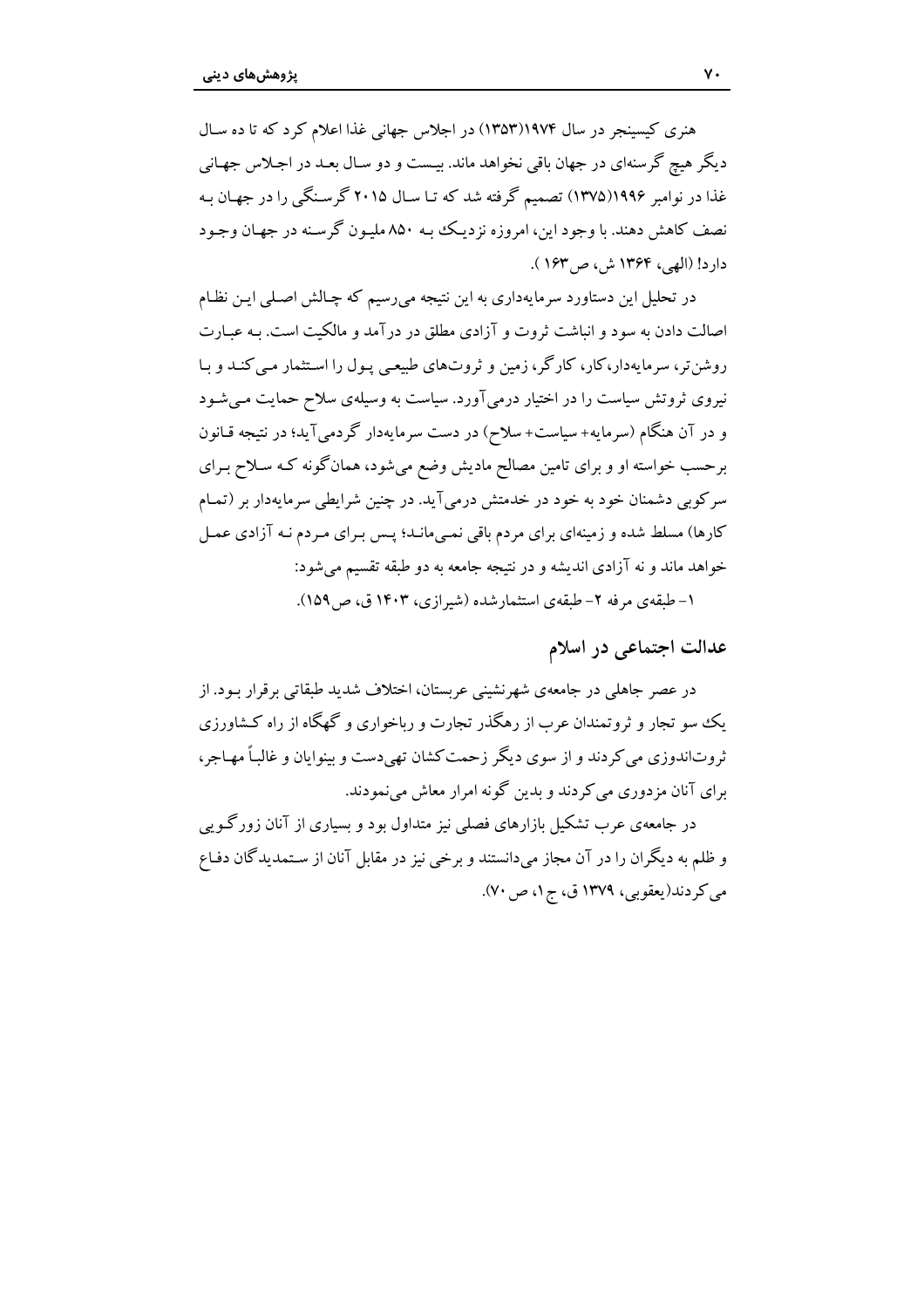ظلـم و اجحـاف در همـهي عرصـههـا رايـج بـود و زيردسـتان و مـستمندان در برابـر زور گو بان فر باد رسی نداشتند. درمقابل، افراد انگشت شـماری بافـت مـی شـدند کـه بـرای حمایت از مظلومان و ستمدیدگان وارد عمل می شـدند؛ چنـان کـه قبـل از بعثـت پیـامبر، بـه منظور جلوگیری از ستمکاری زورمنـدان در مکـه پیمـانی بـا حـضور افـراد پـنج قبیلـه بـه وجودآمد و شخص پیامبر در آن پیمان حضورداشت و از آن در تاریخ به «حلـف الفـضول» و «حلف المطيِّبين» ياد شدهاست(همان، ج ٢، ص١٧).

پس از هجرت پیغمبر اکرم(ص) بـه مدینـه و تـشکیل دولـت اسـلام، اصـل بنیـادی در تشکیل حکومت و ادارهی جامعه، عدل و دادگری بود. به همین جهت از نگاه قـر آن کـریم اقامهی عدل و اجرای قسط در مکتبهای همه انبیای الهبی غایت و هـدف بعثـت پیـامبران خدا بو دهاست:

«لقد ارسلنا رسلنا بالبينات و انزلنا معهم الكتاب و الميـزان ليقـوم النــاس بالقــسط....؛ بتحقيق ما رسولانمان را بـا آيـات و معجـزات فرسـتاديم و بـا آنـان كتـاب و ميـزان را نـازل نموديم تا مردم به عدالت برخيزند»(حديد، ٢۵).

پیامبر بزرگوار اسلام با این رویکرد، جامعهی کوچک مدینه را رهبری کرد و دامنـهی عدل و داد را به سراسر شبهجزیره گسترش داد. فرهنگ عدالتخـواهی و پیـروی از قـانون عدل برپایه ایمان به خدا و تقوا و پرهیز از ستم٬ورزی و گناه در جامعه اسلامی به گونه یـک اصل راسخ ریشه دوانید و مسلمانان با این فرهنگ آمیخته و آبدیده شدند. بـه عنـوان نمونـه می توان به تقسیم غنایم جنگی از سوی پیامبر در جنگ حنین اشاره کرد و تقید آن حـضرت را به اجرای قانون و عدالت اجتماعی ملاحظه کرد.

از آنجا كه ذكر دلايل و شـواهد تـاريخي و حـديثي در مـورد عـدالت اجتمـاعي در اسلام از ظرفیت این مقاله خارج است، فهرست زیر جهت بررسی مطالعه معرفی میشود:

- عدالت پیامبر در تقسیم غنایم (تاریخ پیامبر اسلام، آیتی، صص۴۹۶–۴۹۹)؛
	- ٢. عدالت ييامبر در رفتار با اسىران جنگي (السىرة النبوية، ج٢، ص٣٠٧).
- ۳. عدالت پیامبر در تقسیم اموال بنی نضیر (سعید فراهانی فرد، سیاستهای اقتصادی در اسلامي، ص ٧٢)؛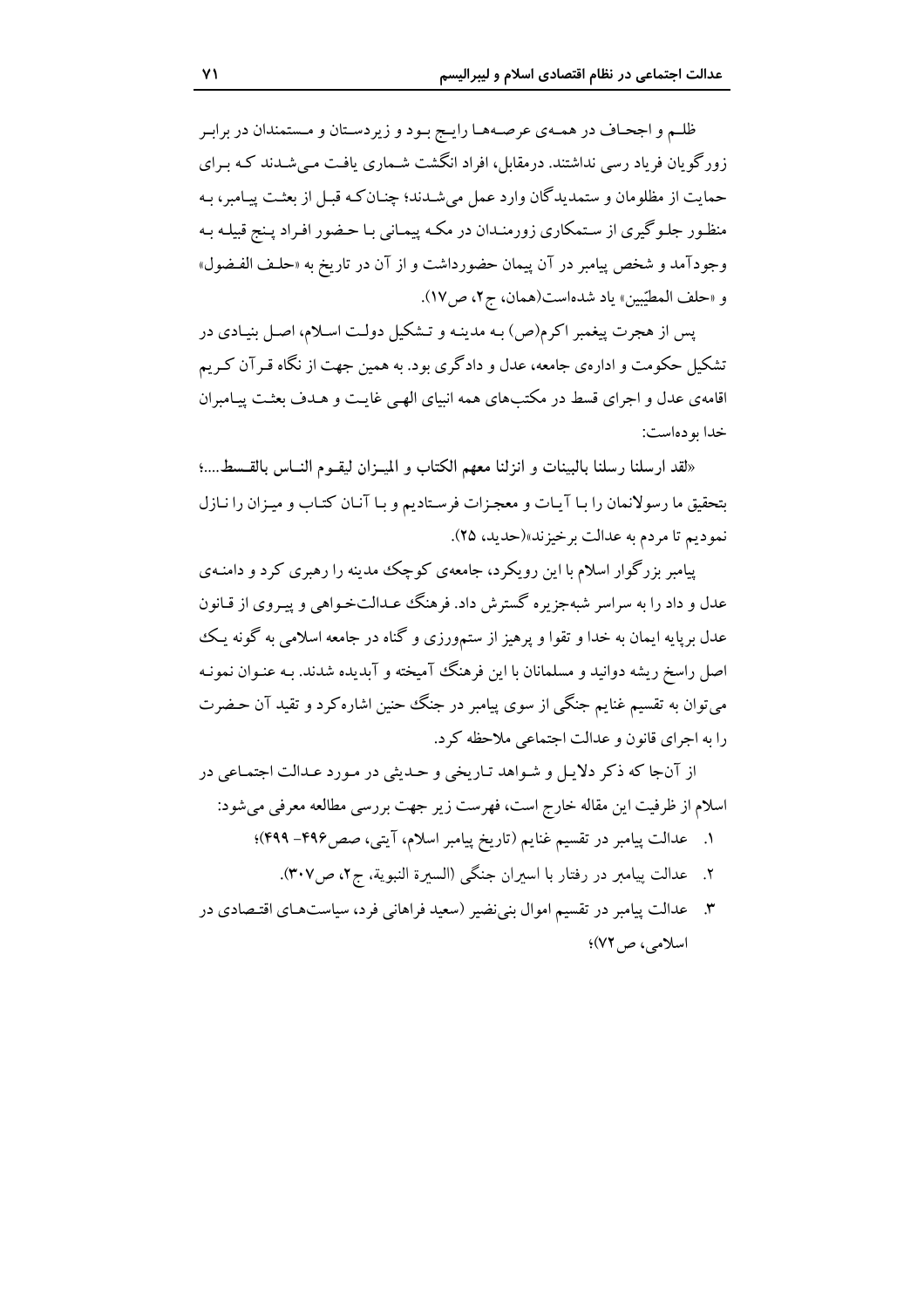- ۶. عدالت حـضرت علـى«ع» در تقـسيم بيـتالمـال در روز اول خلافـت (سـپهر، ناسـخ التواريخ، ج۵، ص١٧)؛
	- عدالت حضرت علي «ع» در مورد افزون طلبان (همان، ط ١٢٧، ص ٢٣٨)؛  $\cdot$ . $\mathsf{v}$
- ٨ سـخن امـام در مـورد اتمـام حجـت بـا مـردم در اجـراي عـدالت (سـيد رضـي، نهج البلاغه،ط ٨٧، ص ١۴٧، همان، نامه ٥١ ص ٥۶۶، همان، ط ٢٢۴، ص ۴۶۰)؛
- ۹. عدالت امام در مورد اجرای حد شرابخوار برنجاشی شاعر (ابن ابی الحدیـد، شـرح نهج البلاغه، ج۴، ص٨٨)؛

۱۰. عدالت امام در مورد دخترش ام کلثوم (مجلسی، بحار،ج۹، ص۵۰۳)؛

منافات رشد با عدالت در نظام ليبراليسم

در نظام اقتصاد لیبرالیستی، هرچند گهگاه نامی از عـدالت اجتمـاعی بـه میـان مـی] یـد. ولی دقت و تأمل درساختار و اهداف ایـن نظـام گویـای ایـن حقیقـت اسـت کـه در نظـامی لیبرالیسم یکی از اهداف اصلی، رشد اقتصادی است و هرگاه این هدف با عـدالت تعـارض یبداکند از دیدگاه این مکتب رشد اقتصادی حق تقدم دارد.

سیس این رویکرد به یک حقیقت دیگر می|نجامد و آن این کـه اصـولاً رشـد در ایـن نظام با عدالت در تعارض و مخالفت قـراردارد و هرگـاه مـسأله چنـین باشـد بـه ایـن نتیجـه میرسیم که در این نظام، عدالت از گردونه اهداف آن خارج است و با این رویکرد هرگز عدالت نه مورد توجه است و نه تحقق خواهد یافت؛ چنان که تحقیقات اقتصاددانان نیز گواه ابن مطلب است:

«تجربهی دهههای ۱۹۵۰ و ۱۹۶۰ نشان داد که تعداد بسیاری از کشورهای جهان سـوم به هدفهای رشد سازمان ملل دست یافتند؛ ولمی سـطح زنـدگی تـودههـای مـردم در اکثـر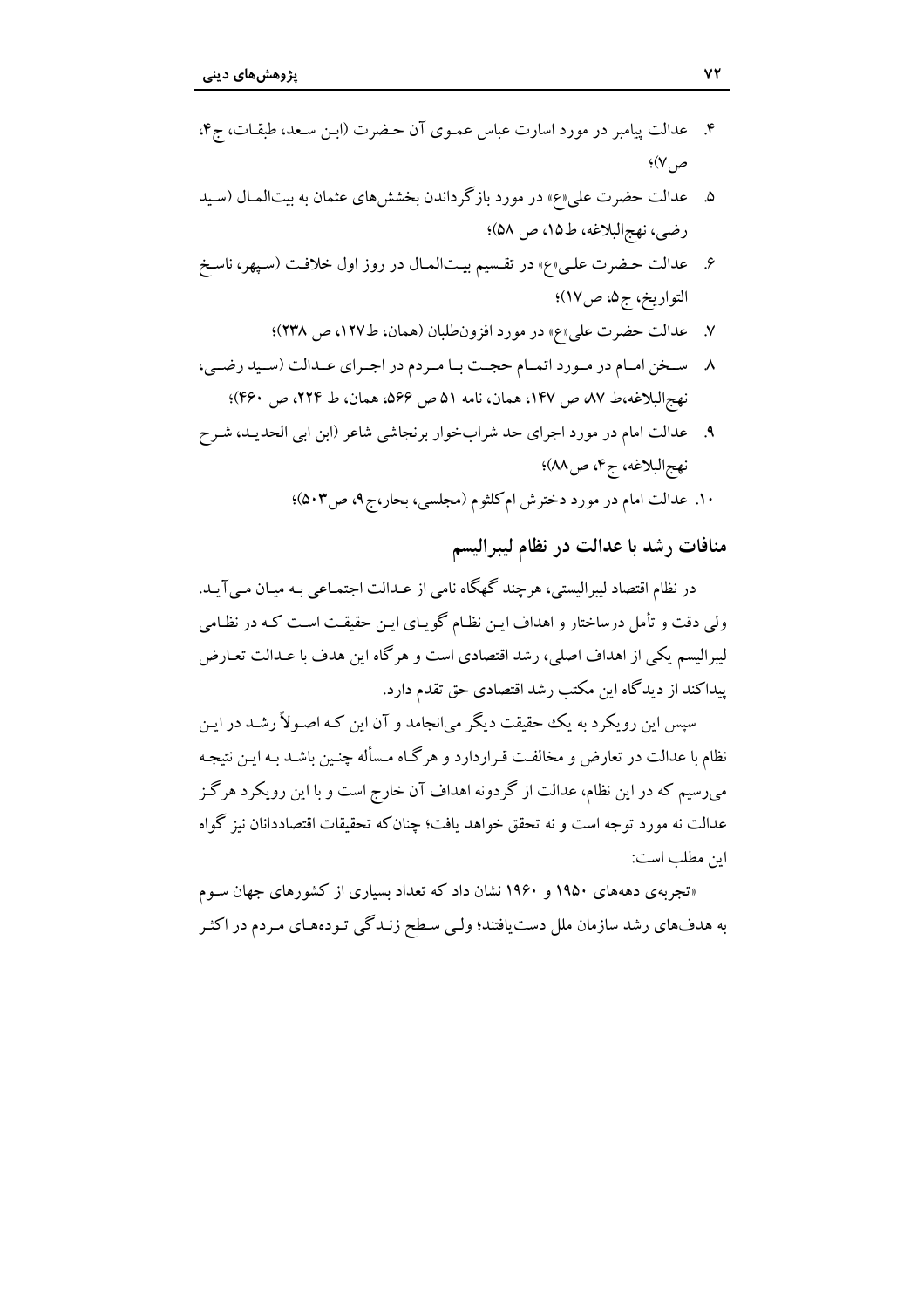زمینهها بدون تغییر باقی ماند. به طور خلاصه دههی ۱۹۷۰ توسعه اقتصادی بر حسب کـاهش با از بین بردن فقر، نابرابری و بیکاری درچارچوب یک اقتصاد در حال رشد مجدداً تعریف و توزیع مجدد رشد شعار عمومی شد.

پرفسور دادلی سیرز سوال اصلی را درباره معنای توسعه مطرح کـرده و اظهـار داشـته است: سوالاتي كه درباره توسعه يك كشور مي توان كرد، عبارتند از اين كه فقر چه تغييري کردهاست؟ بیکاری چه تغییری کردهاست؟ نابرابری چه تغییری کردهاست؟ و چنانچه کلید سه پدیده فوق در طی یک دوره کم شده باشد، پدون شبک این دوره پیرای کیشور میورد نظر یک دوره توسعه نبودهاست. اگر یک یا دو مورد از این مسائل سیاسی پدتر شدهاشند و بویژه اگر همه سه مسأله بدتر شده باشند، بـسیار عجیب خواهــدبود اگــر نتیجـه را توسـعه بنامیم؛ حتی اگر در آمد سرانه دو برابر شده باشد» (تودارو، ۱۳۷۷ ش، ص۲۲).

تجربه عملی نشان میدهد که افزایش میزان رشد در این کشورها در بیش تر مـوارد بـا افزایش فقر و نابرابری همراه بوده و در بسیاری از موارد فقـدان آمـار و بررسـی،هـای علمـی برافزايش فقر كمك كرده است.

بررسی رابطهی رشد اقتـصادی بـا تغییـرات در فقـر اجتمـاعی نخـستین بـار در هنـد در حدود سال ۱۹۶۰ مطرح شد و پس از یک دهه به این نتیجه رسـید کـه بـا رشـد اقتـصادی و افزایش توسعه، وضع فقیران جامعه بدتر شد و رویکرد جامعـه و اقتـصاددانان در دهــه ۹۰ م. به طرف فقر و نابرابري معطوف گرديد، ولـي همچنــان رابطـه ميــان رشــد اقتــصادي و رفـاه انسانها مسأله حادي است(گیلیس، ۱۳۷۹ ش، صص ۱۱۹ و ۱۲۰).

طبق گزارش بانک جهانی در سال ۱۹۸۵ حدود ۱۰۵۱ ملیون نفر زیر خط فقر زنـدگی می کردهاند و به این ترتیب نرخ فقر ۳۰/۵ درصد بودهاست. برغم پـیش بینـی بانـک جهـانی شمار افراد فقیر در سال ۱۹۹۰ به ۱۱۳۳ میلیون نقـر افـزایش یافتـهاسـت(تـودارو، ۱۳۷۷ ش) ص ١۵٢).

باید دانست این تعارض بین رشد اقتصادی و فقرزدایی آنها به کشورهای جهان سـوم اختصاص ندارد، بلكه كشورهاي توسعه يافتـه نيـز بـا افـزايش افـراد فقيـر و فقـدان عـدالت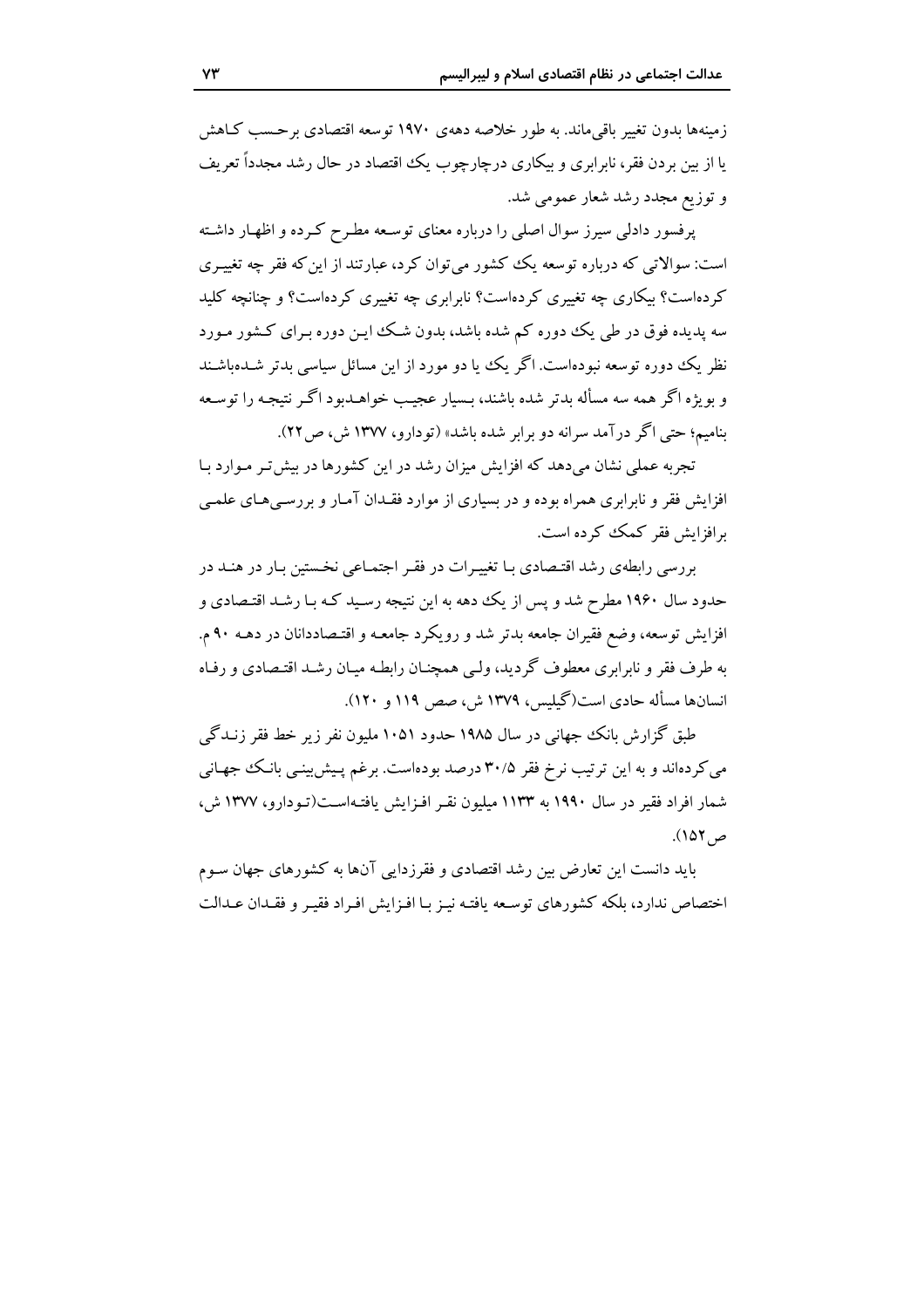احتماعي دست به گر بيان هستند. البته ممكن است تعداد آنان به نسبت حمعيت كم تر باشد؛ جنان که مایکل تودارو می گوید:

«یک چنین خط فقری مستقل از سطح درآمد ملبی سرانه است و بـا مرزهـای ملـی ار تباطي ندارد. فقر مطلق همان گونه كه در كلكته، قاهره، لاگوس، بابو گوتا وجـوددارد، در نیو پورک نیز وجود دارد، اگر چه احتمالاً مقـدار آن برحسب درصـد کـل جمعیـت در نيو يورك كم تراست» (همان).

نیز دیوید ماکارو میفویسد: «ده درصد تا پانزده درصد جمعیت آمریکا زیـر خـط فقـر قرار دارند؛ یعنی در واقع ۳۶/۹ میلیون آمریکایی. این رقبه از ۱۹۴۴ تیاکنون بالاترین میزان بودهاست. تعداد فقرا در مقايسه با سال ۱۹۹۲ همواره سير صعودي داشتهاست» (ماكـارو، ۱۳۷۸ ش ، ص ۲۰۷).

همچنین در این مورد آمده است: «برغم افزایش هزینـههـای رفـاهی حکومـت و اخـذ مالیـاتهـای تـصاعدی، نـابرابری درآمـد و ثـروت، بـویژه در آمریکـا بـسرعت افـزایش بافتـهاسـت؛ زيـرا فقيـران فقيرتـر و ثروتمنـدان، ثروتمنـدتر شـدهانـد. آمـار آمريكـا اعـلام کردهاست که میانگین فقر(درصد کسانی که زیر خط فقر به سرمی برند) در ایـالات متحـده آمریکا از ۱۱/۴ درصد در سال ۱۹۷۸ به ۱۳/۶ درصد در سال ۱۹۸۶ افزایش یافتهاست..... درحالی که پنج درصد ثروتمندان مردم ۲۵/۴ درصد ثروت خالص در سال ۱۹۴۶ میلادی را در اختیار داشتهاند. همانا درسال ۱۹۸۳ بر ۳۵/۱ درصد دست یافتهانـد.... وضـع در سـایر کشورهای صنعتی نیز همین گونه است» (سید معزّی، ۱۳۷۸ ش، ص ۱۷۳).

آنچه با بررسی این گزارش ها قطعیت پیدا می کنـد، ایـن اسـت کـه بـرغم رشـد بـالای اقتصادی در کشورهای توسعهیافته، فقر و علل پیـدایش آن ماننـد بیکـاری، عـدم تعـادل در مالکیت و درآمد و اختلاف شدید طبقاتی هنوز وجود دارد و در حال افـزایش اسـت و نیـز روشن می شود که رهبران سیاسی و اقتصادی در جامعههای لیبرال به دنبال ریشه کنبی فقیر و اجرای عدالت اقتصادی و تعدیل مالکیت و درآمـد نیـستند و هرگـز دغدغـه وجـود فقـر و گرسنگی طبقات ز بر دست جامعه را ندارند.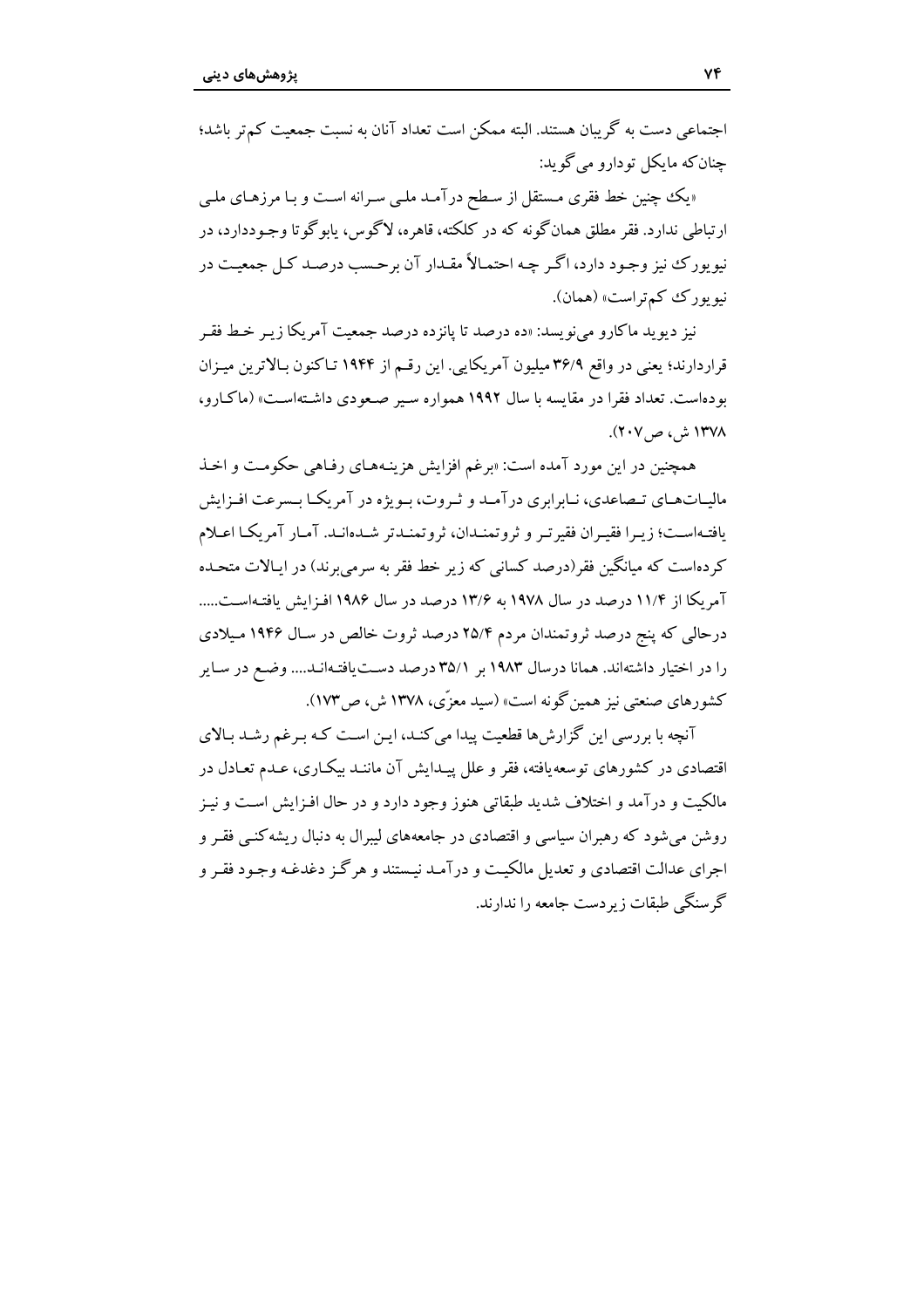تعارض اصول ليبراليسم با عدالت

هدف اصلی ساختار اقتصاد لیبرالی درچرخـه تولیـد و توزیـع، تمرکـز منـافع دردسـت سرمایهداران و ثروتمندان است و سیر طبیعی ایـن سیـستم مناسـبات اقتـصادی را بـه سـمت افزایش ثروت توانگران هدایت می کند. توجه به این جریان به این نکته منتهی مـی شـود کـه در نظام ليبراليستي اصولي حاكم است كـه در شـكل يـك مجموعـه، هـدف اصـلي را كـه افزایش منافع سرمایهدار است تأمین می کند. این اصول عبارتند از:

- ۱. تمرکز مالکیت برزمین و ابزار تولید در دست طبقه خاص؛
	- ۲. شرکتندادن عوامل کار در سود؛
	- ۳. حاکمیت بهرهبر بازار و موسسات اقتصادی؛
	- ۴. فقدان مسؤولیت اجتماعی و دلسوزی برای نیازمندان؛ اکنون به شرح هريک از موارد فوق مي پردازيم:

۱. هرشخص وقتی که با اعمـال قـدرت و سـلطهجـویی برطبیعـت و یـا تـضییع حقـوق دیگران زمینهایی را مالک شد، طبیعی است که درآمد آن اراضیی را تـصاحب مـی کنـد و سپس وارثان او نیز با افزایش درآمد، راه او را ادامه خواهندداد. در طرف مقابل، مستمندانی که فاقد زمین بودهاند، هیچگاه راه درآمـدي ندارنـد. ايـن رويکـرد دربـاره ابـزار توليـد و كارخانجات صنعتي نيز صادق است. به گفته مايل ساندل:

«یک توزیع، منصفانه خواهد بود، به شرط آن که هر کسبی استحقاق دارایبی هـایی را که برطبق آن توزیع بهدست آورده است، داشته باشد» (مایکل، ۱۳۷۴ ش، ص۱۷۸).

آیا مالکیتهای کلان در کشورهای توسعه یافته براساس استحقاق مالک است؟ آیـا می توان گفت که توزیع مالکیت در آن کشورها یا در کشورهای توسعهنیافته برپایه قـانون و نظام بوده است؟ آن نظام كدام است؟ منشأ اين استحقاق چه بودهاست؟ آيا در اين توزيعهـا رويكرد عـدالتخـواهي هـم وجودداشـتهاسـت؟ جـواب ايـن سـؤال1هـا را بهتـر اسـت از نو ىسندگان كتاب اقتصادشناسى توسعهنىافتگى ىشنو ىد:

« البته هیچ دلیل قاطعی وجودندارد که چـرا گـروههـای حـاکم در کـشورهای کـم تـر توسعه یافته باید سیاستهای مساواتطلبانه را دنبال کنند؛ بویژه اگر چنبین سیاستهایی بـه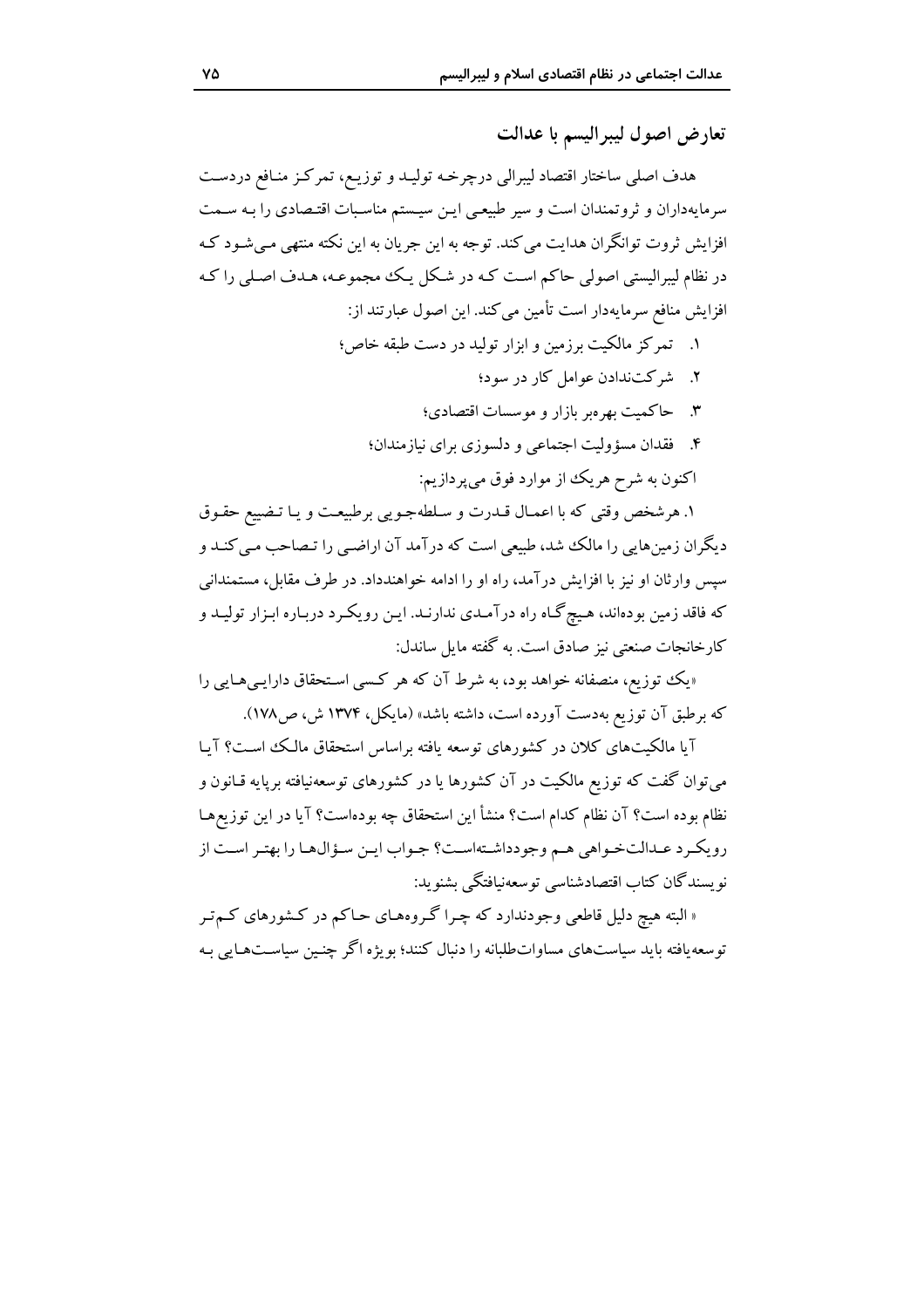ضرر منافع سياسي و اقتـصادي آنهـا باشـد» و سـيس سـخن ميـردال را بـه عنـوان شـاهد آوردهاست که می گو پد:« تا کنون دیدهنشده که گروهی که امتیازاتی را در اختیار دارند بـه خاطر عقاید و آرمانشان دست از آنها بردارند و راه را برای دیگران بازکنند، بلکه آنان که فاقد امتیاز هستند پایستی با مبارزه و زور چق را یگیرند» (کلمن، ۱۳۷۸ ش) ص ۱۲۲).

نباید از نظر دورداشت که گفتهی میردال درعین حال بـر اصـل مبـارزه زحمتکـشان بـا ثروتمندان که مبنای مارکسیسم است، صحه میگذارد.

۲. می دانیم کـه بهـرهي عامـل، محـرک اقتـصاد سـرمايهداري اسـت، بـه گونـهاي کـه ساموئلسن مي گو بد:

«بهره پدیدهای اساسی است که حتی در یک دنیای اقتصادی کاملاً مطلوب نیـز از بـین خواهد رفت» (موسو بان، ۱۳۷۶ ش، ص ۶۲).

به نظر اقتصاددانان، بهره، اصلی ترین عـاملی اسـت کـه سـاختار اقتـصادی براسـاس آن شکل گرفته و طبعاً بر تقاضا، عرضه کل، یول، تقاضای سرمایهگذاری، پـس(نـداز، جریـان سرمايهها، اشتغال اثرمي گذارد و تعيين كننده آنهاست.

بررسیها نشان میدهد که نظام بهره، خود عـاملی بحرانـی، ولـی بـی ثبـاتی در اقتـصاد سرمایهداری است؛ چنان کـه در آمریکـا بـه طـور متوسـط بـیش از صـد بانـک ورشکـست میشود و اقتصاددانان بزرگ که درصـدد پیـداکردن ریـشه بحـرانهـای نظـام سـرمايهداري بودهاند، به دلیل اعتقاد به محوریت نظـام بهـره در پیـداکردن ریـشه اصـلی موفـق نبـودهانـد (همان، ص١٣).

در نظام سرمایهداری ربا و بهره بر همه شؤون اقتصادی حاکمیت دارد، و بدیهی است كه اين امر موجب فساد جامعه و تضييع حقوق انسانها و ظلم گسترده به آحاد جامعه است؛ زیرا در جامعهای که ربا رایج میشود، قشر رباخوار از دسترنج دیگران سود میبرد و ثروت بادآورده دريك جا تراكم پيدا ميكند.

بنابراین از یک سو تراکم ثروت برای شخص ربـاخوار عامـل فـساد و گنـاه و ارضـای تمایلات افسار گسیخته حیوانی میشود و از سوی دیگر عموم مـردم کـه ربـاخوار از نتیجـه کار آنها سود نامشروع می برد، گرفتار فقر اقتصادی و مشکلات مالی خواهند شد کـه ایـن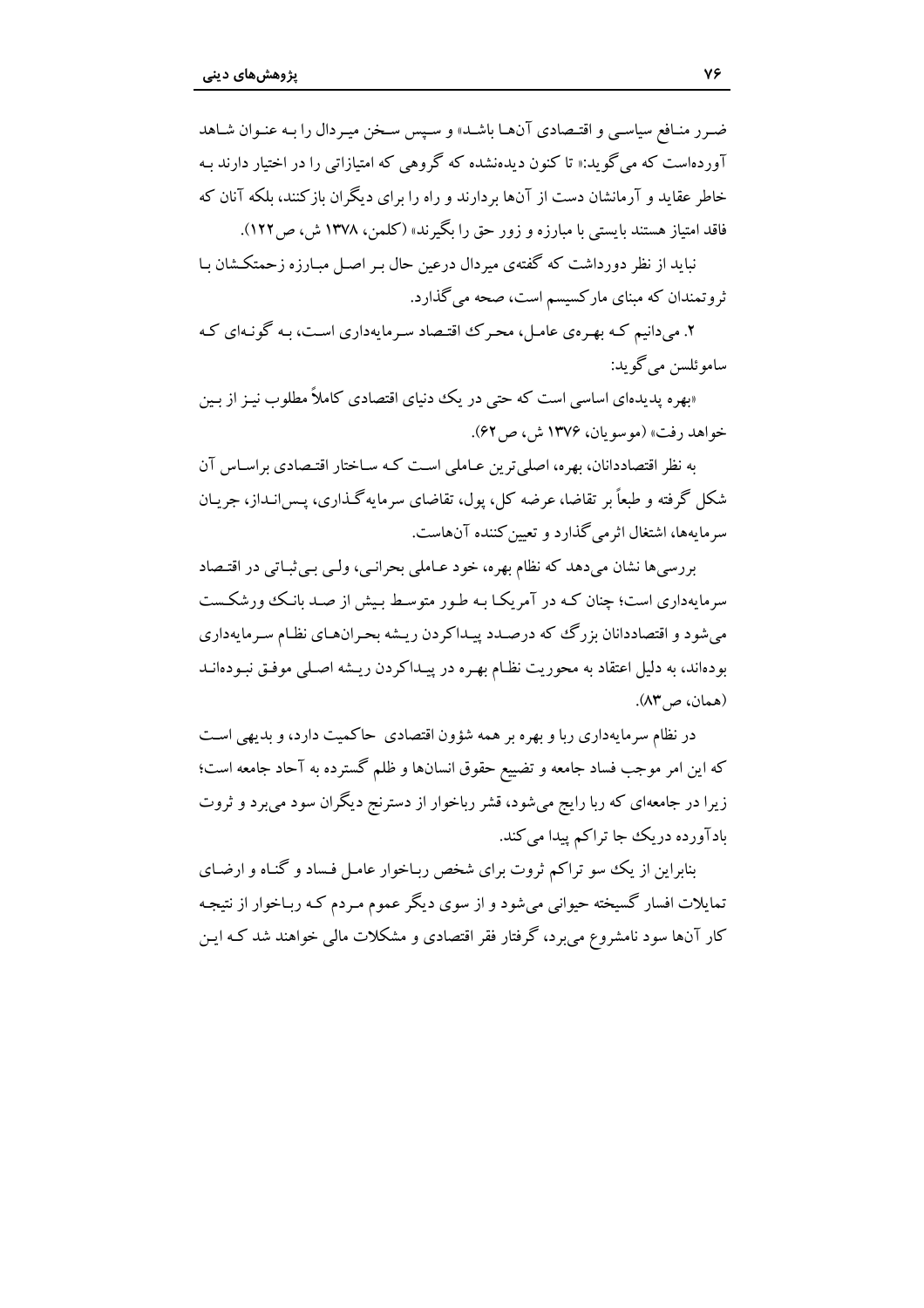خود زمینهساز انحراف و فساد در برخی از اقشار زحمتکش می شود. از این رو ریا در جامعه بشري يک عامل مهم ظلم و فساد محسوب مي شود (محمودي، ۱۳۸۰ ش، ص۲۸).

از نگاه دیگر، تمام افرادی که در جامعه فعالیت اقتصادی دارند هم سـود دارنـد و هـم زیان. کارخانهها، مزارع، تجارتها.... منتهی رباخواران از ایـن قـانون مـستثنا هـستند و فقـط سود می برند و زیان نمی بینند... به همین جهت گاه از رباخواران به (گنج بـی(نـج) یـا سـود بادآورده تعبیر کردهاند (مکارم شیرازی، ۱۳۷۶ ش، ص۳۶).

بنابراین تردیدی باقی نمی ماند که نظام اقتصادی که بـر پایـه بهـره قـرار دارد، موجـب توسعه و تعمیق نیاراری هیای موجبود می شود. در چنین نظیامی روز به روز ثروتمنید ثروتمندتر و فقير نيازمندتر خواهد شد و طبعاً رسيدن به عـدالت اجتمـاعي نـاممكن خواهـد بو د.

در مورد ثروتاندوزان آلمانی گفتهاند:« هر یک از آنها در هفته ۲/۸ میلیون مارک با در نظر گرفتن نرخ بهره، شش درصد درآمـد دارد. ثـروت ايـن افـراد هـر١٢ سـال دو برابـر می شود.... برای مثال خانم کوانت با داشتن سه میلیارد ثروت روزانه از طریق بهره ۶۵۰هـزار مارک درآمد دارد» (کویتس، ۱۳۷۰ ش، ص۶۷۳).

۰۳ در نظامهای اقتصادی لیبرالی کارگر فقط مزد کار خـود را دریافـت مـی کنـد. ایـن بدان معناست که صاحبان نیروی کار تنها سهم خـود را از درآمـد بـه عنـوان دسـتمزد ثابـت خواهند کرد و در سود به دستآمده در تولید سهمی ندارند. بنابراین، سود حاصله از فرایند تولید به سرمایهدار و کارفرما اختصاص دارد. ممکن است در قراردادهـای بعـدی بـاتلاش و کوشش کارگر بتواند مقداری به دستمزد خود بیفزایـد، ولـی در هرصـورت در سـود ماننـد گذشته شر یک خواهد بود.

در نتیجه با افزایش رشد و بیش تر شدن درآمد، سرمایهدار بـه ثـروت بـیش تـری دستخواهد یافت و کارگر همچنان مزدور و نیازمند به کارفرما خواهد مانـد، و ایـن چنـین تضاد رشد اقتصادي بـا عـدالت اجتمـاعي و تعـادل در آمـدها ادامـه مـى يابـد و هر گـز نبايـد تصورکرد که تـشکیل سـندیکاهای کـارگری و وضـع مقـررات بـه نفـع کـارگران اسـت و افزایش رفاه و دیگر ترفنـدهای سـرمایهداری مـیتوانـد بـه حـل ایـن معـادل بینجامـد؛ زیـرا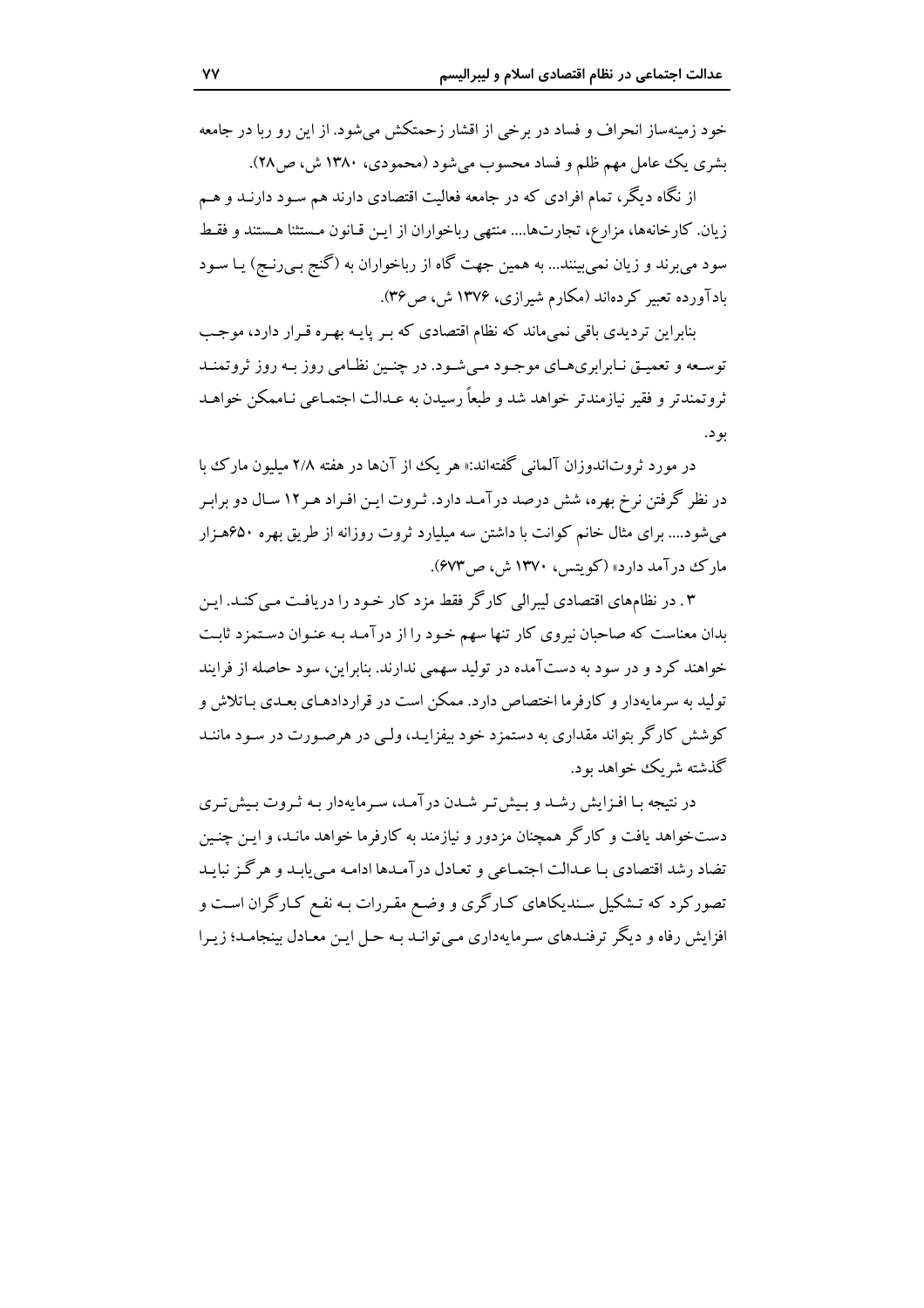جنان که گفتهشد در این گونه موارد، حاکمیت با سه مایهدار است و هر گن تحصن هیا و اعتصابهای کارگری و امثال آن برای حل این مشکل تأثیری تعیین کننده نداشته است.

۴. این اصل که عمدتاً ریشه فلسفی، اعتقادی و اخلاقی دارد، در اقتصاد جامعـه بـسیار سرنوشتساز و تعیین کننـده اسـت؛ چـرا کـه انـسان بـه موجـب حـس بـشردوستانه و درک مسؤولت در برابر خدا و وجدان، وظيفه خود مے داند كه در حد توانايي په همنوعـان خـود مساعدت کند و نیازهای مالی آنان را برطرف نمایـد و ایـن چنـین تفکـر و اعتقـاد موجـب همستگی اجتماعی و حل بساری از مشکلات از جمله نارسـایی هـای اقتـصادی مـی شـود و هر گاه این احساس وظیفه عمیومی، قانونمنید و سیازمان یافتیه باشید، می توانید در تعیدیل درآمدها و توزیع ثروت و در نتیجه بهبود شرایط زندگی نیازمندان نقـش تعیـین کننـده ایفـا كند؛ ولي هر گاه نظـام اجتمـافي و قـوانين حـاكم نـسبت بـه ايـن مـسؤوليت خطيـر الهـي – اجتماعي بي تفاوت باشد، بديهي است كه مشكل به حال خود بـاقي خواهـد مانـد و هرچنـد در جامعه افراد نیازمند فقیر وجود داشته باشند، ثروتمنـدان بـدون احـساس نگرانـی و درک مسؤوليت به راه خود ادامه مىدهند و عدم تعادل اقتصادى پيوسته بيش تر و ظلم و بىرحمى در جامعه گسترده تر خواهد شد.

## جمع بندى مطالب

درآغاز، پندار برخی از اقتصاددانان این بود که رشد اقتصادی و افزایش درآمـد سـرانه ناخالص ملی به معنای درآمد همه مردم یا اکثریت آنهاست؛ ولی آمار و بررسیها نشان داد که حقیقت غیر از این است و رشد هر چند برای افزایش درآمد سرانه و مبارزه با فقر امـری لازم است، ولي بتنهايي براي نيـل بـه ايـن مقـصود كـافي نيـست؛ زيـرا انگيـز مهـا و عوامـل مختلفی کـه در فراینـد درآمـد و مـصرف وجـود دارد، در شـکل گیـری سـاختار اقتـصادی اجتماعی نقش موثردارند. به طور کلی میتوان گفت که موانع بزرگی نیز برسر راه رسـیدن به منظور اصلی که تحقق عدالت و ریشه فقر است وجود دارد. از جمله این موانع موارد زیر را می توان بیان کرد: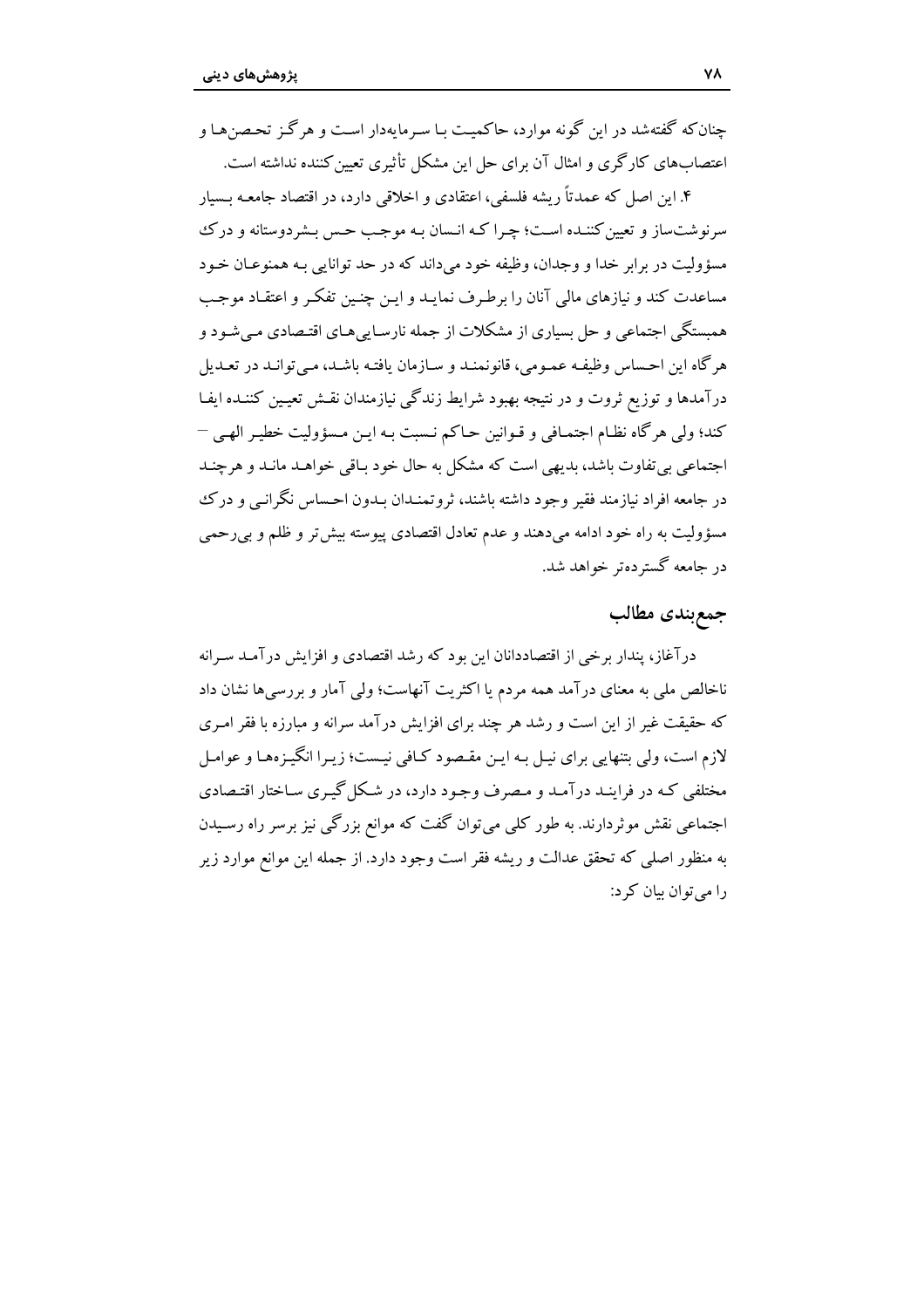- ۱. امکان دارد منابع ثروت صرف افـزايش رشـد و تکثيـر درآمـد شـود و بـا حفـظ و کنترل ثروت از مصرف جلوگیری به عمل آید که در نتیجه رشد الزاماً با افیزایش مصرف و توزیع آن ملازم نیست.
- ۲. ممکن است دولت درصد بالایی از درآمد را صرف هزینههای تسحیلات و خریـد تکنولوژی جنگی کند که این کار نیز به معنای رشـد و مـصرف و توزیـع عادلانـه درآمد نيست.
- ۳. از آنجا که پول، خود مولد و عامل قدرت و ثروت است، ثروتمنـدان بـیش تـرین منافع را با ساز و کارهای تولید و داد وستد و بازار به عوامل به خبود اختصاص می دهند و دست نیازمندان از جلب منافع همچنـان کوتـاه خواهـدبود. در نتیجـه بـا گذشت زمان پیوسته بر ثروت ثروتمندان افزوده شـده و در طـرف مقابـل بینوایـان رفتهرفته بينواتر خواهند شد (گيليس، ١٣٧٩ ش، ص١١٨).

موارد ىاد شده در اقتصاد گذشته و امروز كشورها بروشنی دیده می شـود و در نتیجـه براي قبول وجود پارادوكس و معارضه بين رشد و عدالت جايبي براي ترديد باقي نميءاند. جرالد مير نيز در اين مورد مي گويد:

« اگر الگوی رشد متمایل به شـهر باشـد، فقـر شـیوع مـییابـد، نیـروی کـار غیـر مـاهر جایگزین میشود، قیمتهای نسبی به زیان فقـرا تغییـر مـی کنـد، شـکاف وسـیع فقـر ایجـاد میشود، کودکان از رفاه محروم میمانند و حقوق سنتی که به عنوان شبکههای ایمنی عمـل مي كردهاند، از بين مي رود» (جرالد مير، ١٣٧١ ش، ص٧۶).

سپس اضافه می کند: «در صورتی رشد به فقـر و محـو آن کمـک مـی کنـد کـه منـافع حاصل از آن نصیب فقرا شود و دولت نیـز در صـورتی موفـق اسـت کـه سـود برنـدگان از سياستهاي عمومي فقرا باشند» (همان ٧٨).

از آنچه گفته شد نتیجه میگیریم که در جامعهی سرمایهداری با وجود رشد اقتصادی، به موجب ساختار کلان اقتصادی موجود در این کشورها، سیستم اقتصادی پیوسته به سـمت تمرکز منافع و افزایش ثروت توانگران کمک می کنـد و هرگـز بـه توزیـع عادلانـه درآمـد نمي انجامد؛ لذا همواره تفاوت و اختلاف طبقاتي و افزايش فقر تشديد ملاحظه مي شود.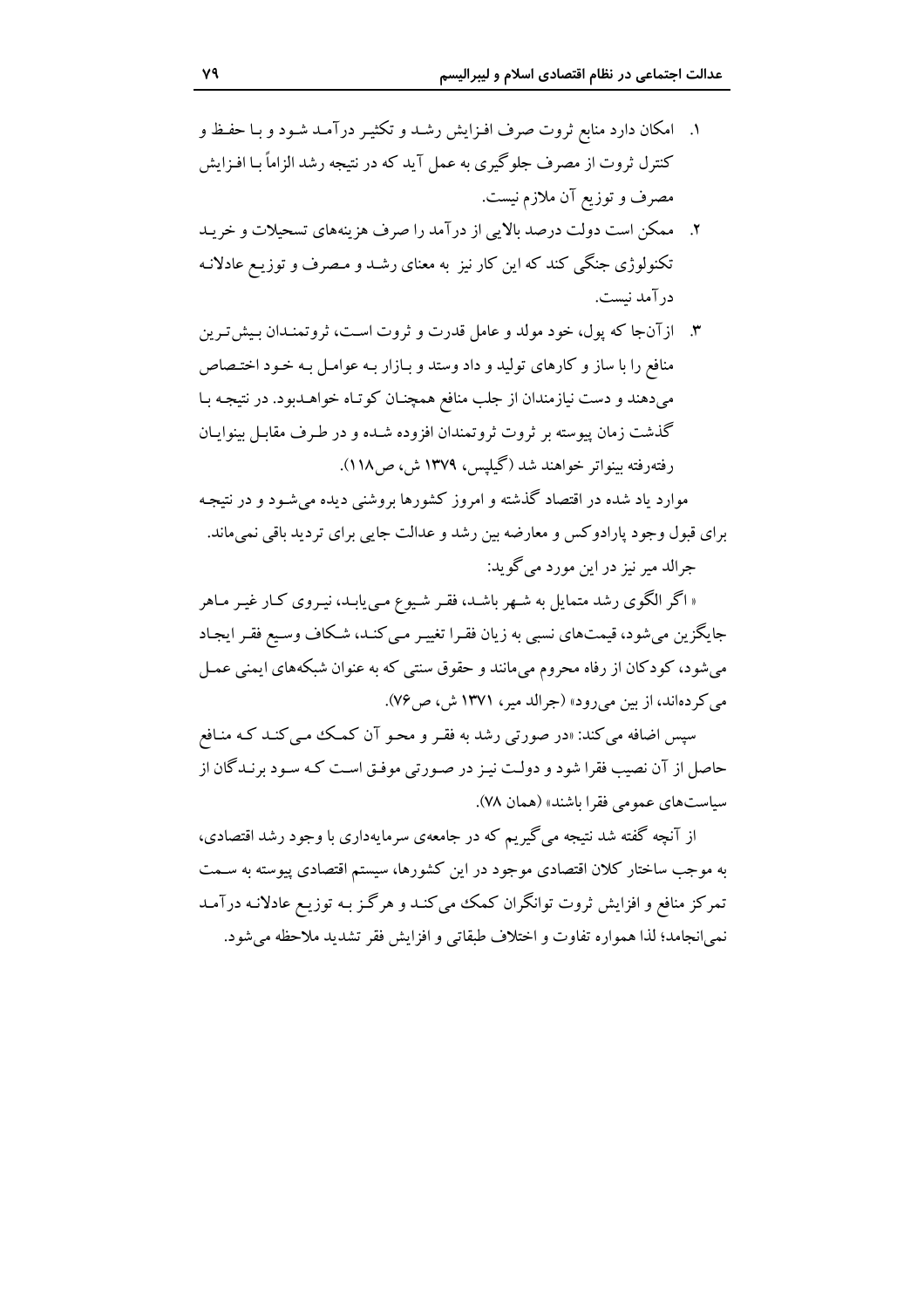علل همسو یی رشد و عدالت در نظام اقتصادی اسلام

۱. اصل توزیع مالکیت

در نظام اقتصادی اسلامی ثروتهای روزمینی و زیرزمینی به شخصیت امامـت(رهبـری جامعه اسلامی) تعلق دارد و راساً برای بخش خـصوصی قابـل تملـک نیـست. فلـسفهی ایـن مالکیت این است که امام بر توزیع و چگونگی بهرهبرداری از این ثروتها نظـارت کنــد تــا زمینه سوءاستفاده و انحراف در توزیع آنها مشکلات اقتصادی و اجتماعی پدید نیاید؛ زیـرا اگر این اموال در اختیار حکومت نباشد و نسبت به استفاده از آنها نظـارت قـانونی نـشود و در اختیار افراد قرار گیرد، جامعه از نظر اقتـصادی گرفتـار بحـران خواهـد شـد (محمـودی، ۱۳۷۹ ش، ص ۱۰۰).

هرچند این اموال در اصل متعلق به امام است، ولـی از نظـر حقـوق اقتـصادی افـراد در زمان غيبت ولي عصر «ارواحنا له فدا» مي توانند در انفال و مباحات عامه تصرف كننـد و ايـن اجازه تصرف از سوی امامان – علیهم السلام – به ایـن معناسـت کـه هرچنـد ایـن اراضـبي و اموال متعلق به امام است، ولي با اجازه امام و نظارت دولت اسـلامي قابـل انتقـال بـه بخـش خصوصی است (دفتر همکاری حوزه و دانشگاه، ۱۳۷۱، ص۳۳۰).

ناگفته روشن است که هرگاه بخش خصوصی، مالکیت ثروتهای طبیعی مانند زمین، معادن، چشمهها، آبها و غیره را در اختیار بگیرد، با تمرکـز درآمـد ایـن منـابع قطـبهـای بزرگ ثروت به وجود خواهد آمد، و این امر مستلزم پدیدآمدن اختلاف شـدید طبقـاتی و شکل گیری قشرهای فقیر و ناتوان در جامعه خواهدبود.

ولی مالکیت دولت بر ایـن ثروتها موجب می شود که به طور طبیعـی از یدیـد آمـدن نابسامانی های اقتصادی فقر، ظلم ، انحصار و بهره کشی و…. جلوگیری شود؛ زیـرا بـا توزیـع عادلانه این ثروتها از یک سو چرخهی تولید به حرکت در مبی آیـد و از سـوی دیگـر از تمرکز نامعقول ثروت پیشگیری می شود. بنابراین تملک خصوصی این ثروتها بـا نظـارت دولت و اجرای کار مفید اقتصادی به مصلحت جامعه خواهد بود.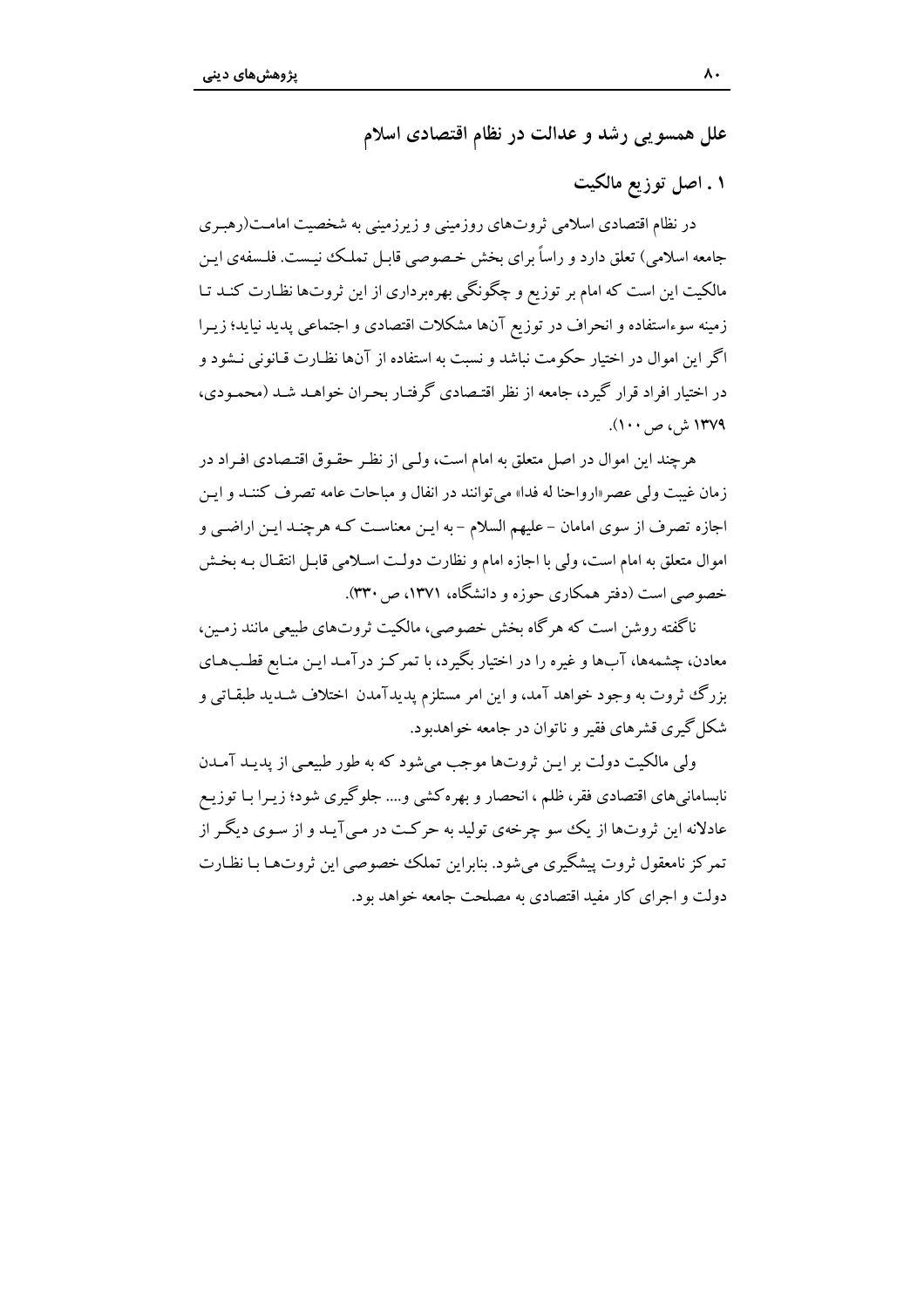حکمت این نـوع مالکیـت (مالکیـت امـام) در نظـام اقتـصادي اسـلام در قـر آن تـأمین عدالت اجتماعي عنوان شده است:

«ما افاء الله على رسوله من اهل القـرى فللــه و للرســول و لــذى القــربي و اليتــامى و المساكين كي لايكون دولة بين الاغنياء منكم...؛ آنچه را خداوند از اموال كـافران بـه رسـول خود باز گرداند، خاص خدا و رسول خدا و خو پشاوندان رسول خیدا و شمیان و فقیران و در راهماندگان است. این حکم برای این است کـه ایـن امـوال میـان اغنیـا و تـوانگران شـما دست به دست نگر دد»(حشر ، ۷).

به طور کلی میتوان گفت کـه بـا بررسـی آیـات و روایـات، سـه اصـل مهـم آشـکار می شود؛ اصولی که مفهوم عدالت اقتصادی را از دیدگاه اسلام بخوبی توضیح می دهد:

اصل اول: خداوند متعال این جهان را با همهی نعمتها و ثروتهایش برای همهی انسانها آفر بده است؛

اصل دوم: در مرحلهي اول كار، مفيد اقتصادي موجب به وجودآمـدن حـق نـسبت بـه ثروتهای جامعه است؛

اصل سوم: در مرحلهی دوم برای کسانی که نمی توانند کارکنند، در حد کفاف منـشأ حق سهم بری است (میرمعزی ، ۱۳۸۱ ش، ص۱۱۴).

نتیجه این که اسلام با کنترل صحیح و توزیع عادلانه ثروتهای زیرزمینـی و روزمینـی عدالت در مالکیت را که به منزلهی سنگ اساس بقـای عـدالت اجتمـاعی اسـت، پـی ریـزی نموده است. بنابراین، رشد اقتصادی در این نظام همـواره بـا عـدالت هماهنـگ و همـسو خواهدبود و هرگاه ساز و کارهای تولید و بازار عوامل با ایـن زیربنـا همـراه باشـد، رشـد بـا عدالت تعارض پیدا نمی کند و مشکل اقتصاد لیبرالیسم در این نظام تحقق نمی یابد.

۲ . سهیم بودن کارگران در سود

در نظام سرمایهداری، سهم کارگر از دو راه قانون و کارفرما تعیین می شود و مـشخص است کارگر که در هیچ یک از این دو راه نقش اساسی به عهده ندارد ونیز در تعیین سـهم کارگر در چرخهی عرضه و تقاضا نقشی ندارد. از این جاست که چنین ساختاری نمی توانـد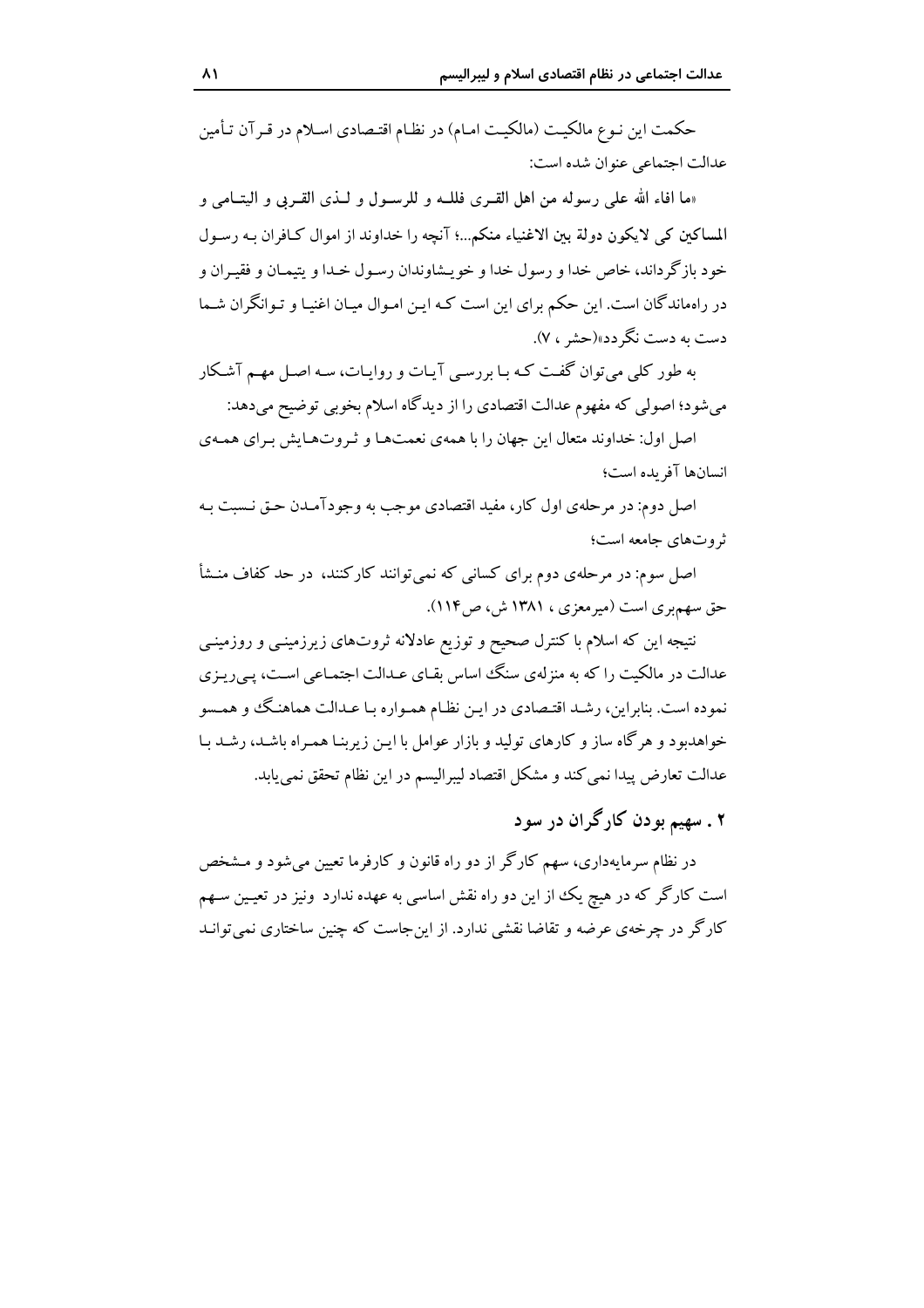تضمین کننده حقوق واقعی کارگر و توزیع عادلانه درآمد بین کارفرما و کارگر باشد؛ زیرا توضیح این نکته لازم نیست که کارفرما در همه مراحل منـافع خـود را بـر مـصالح کـارگر ترجیح میدهد و قانون نیز به حکم تعیین کننده بـودن ثـروت و قـدرت، منـافع کـارگران را تأمين نمي كند. بنابراين عرضه و تقاضا در اين ماجرا هيچ نقشي ندارد؛ ولي در نظـام اقتـصاد اسلام کارگر می تواند یاداش خود را به صورت دستمزد ثابت یا سبهمی از سـود دریافت کند. در این نظام دو بازار وجود دارد: در یک بازار متغیر اصلی دستمزد است و در بـازار دیگر متغیر اصلی سهم نیروی کار از سود می باشد و هر دو متغیر را عرضه و تقاضـای بـازار تعین می کند و این دو بازار به یکدیگر ارتباط دارند.

در نظام اقتصادی اسلام، بازار عوامل به گونـهای اسـت کـه سـود را يخـش مـی کنـد و نیروی کار به صورت مستقیم(از طریق بازار مشارکت) یا غیر مستقیم(از طریق بـازار اجـاره) در منافع رشد سهیم می گردد (همان، ص۱۵۸).

به عبارت دیگر، میتوان گفت که در نظام اقتصاد اسلام سود و زیان نیـروی کـار هــم جهت با سود و زیان سرمایهدار است، به این معنا که بـا افـزایش سـود سـرمایه هـر دو سـود می برند و با کاهش آن هر دو دچار زیان خواهند شد و از این رهگذر از یک سو تلاش و کوشش هریک افزوده میشود و از سوی دیگر با رعایــت صـرفهجویی و دلـسوزی از واردشدن ضرر پیشگیری می کند.

در نظام اقتصادی اسلام، بـازار مـشارکت، بـرای رقابـت آزاد در زمینـههـای مختلـف عرصهی مناسبی را فراهم می کند و سرمایه گذار و کارگر هریک مبی توانـد در متغیـر سـهم نیروی کار به سود عادلانهای کـه نتیجـه مناسـبات آزاد اقتـصادی اسـت، برسـد. از رویکـرد دیگر در نظام مشارکت، به موجب شرکت سرمایهگذار در سود و زیان (برخلاف آنچـه در نظام سرمایهداری وجود دارد، یعنی عامل کار بـه خـاطر ریـسک بـیش تـر)؛ کـم تـر بـه کـار مشترک اقدام می کند. در این نظام رغبت بیش تری به سرمایه گذاری خواهـد داشـت، زیـرا در نظام مشارکت، برخلاف نظام بهره، هر دو طرف قرارداد در سود و زیان شرکت دارند و برحسب سود سرمایه گذاری با وجود ریـسک احتمـالی بـیش تـر از سـود در نظـام بهـرهمنـد خواهند بود.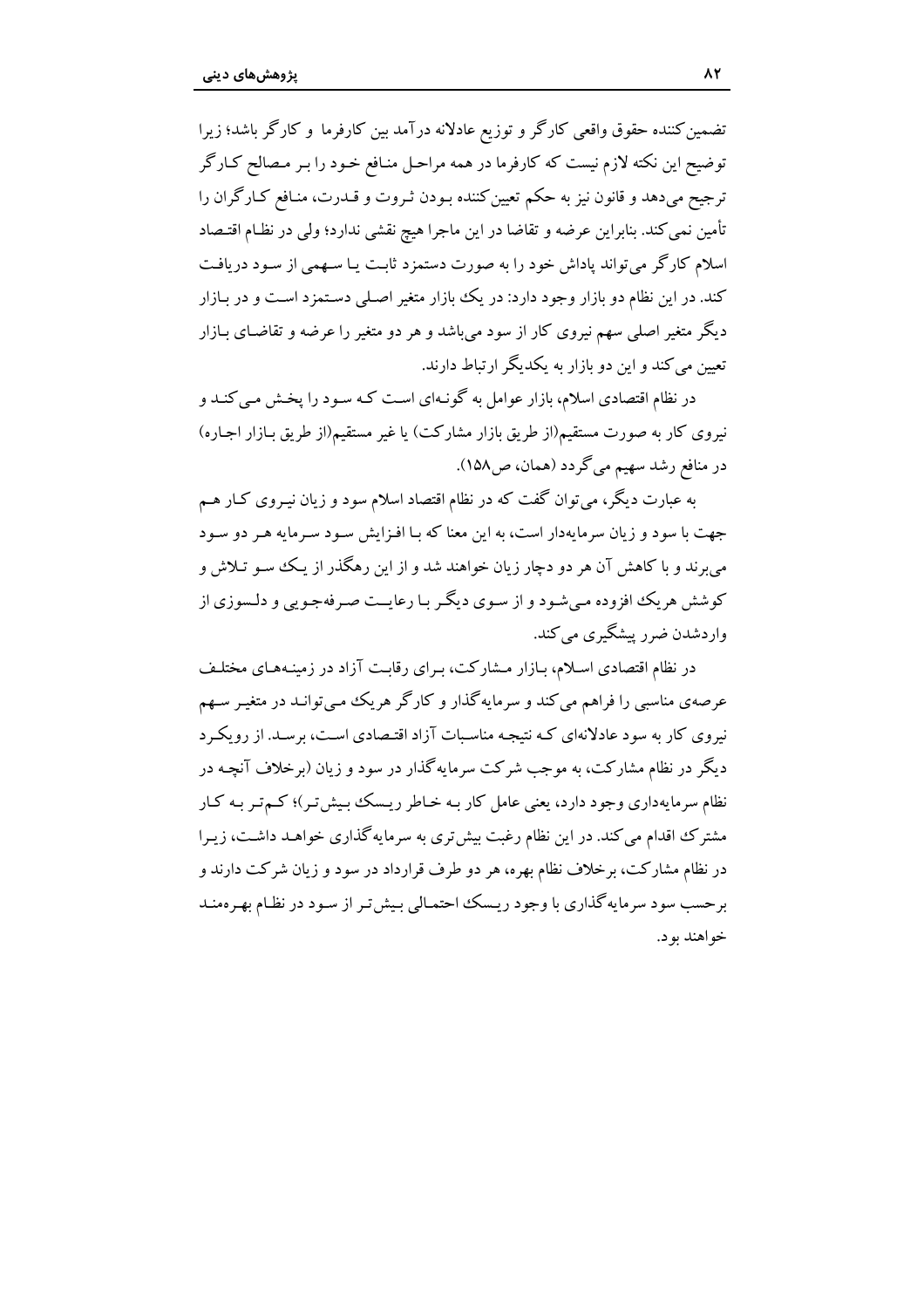٣. تحصيل سود واقعي (و نه سود يول)

در نظـام اقتـصادي اسـلام كـه برپايـه مـشاركت قـراردارد، عوامـل كـار در سـود بـه دستآمده از فعالیتهای تولیدی برحسب قرارداد سهیم خواهند بـود و بـرخلاف آنچـه در نظام بهره وجود دارد (که عامل کار در سود حاصله سهمی ندارد)، هر یک از سرمایه گـذار و عامل در این نظام به حق قانونی و عادلانه خود میرسد و از تـراکم بـیرویـه ثـروت نیـز جلو گيري مي شو د.

نیز عکس آنچه در نظام سرمایهگذاری جریان دارد (که سود سرمایه از آغاز برحسب درصد محاسبه میشود)؛ در نظام مشارکت، سود واقعی سرمایه پس از تحصیل آن بین مالک و عامل توزیع می گردد و نباید تصورشود که در نظام سرمایهداری نرخ بهره برگرفتـه از سود واقعی است؛ سودی که تا هنگام حسابرسی مجهول و نامـشخص اسـت (محمـودی، ۱۳۷۹ ش، ص۷۵۷.

در نظـام مـشاركت قراردادهـاي سـرمايه گـذاري زيـر عنـاوين عقـود شـرعي صـورت می گیرند و با توجه به مقررات ویژه هر قرارداد و آنچـه طـرفین در آن بـه عهـده مـی گیرنـد هر کدام از آنان در سود به دست آمده سهیم خواهد بود.

عناوین یاد شده که برگرفته از فقه غنی اسلام است و در قـانون بانکـداری اسـلامی بـه آن تصریح شده است، به شرح زیر میباشد:

- ١. مشاركت مدني: عبارت است از درهم آميختن سـهم الـشركه اشـخاص حقيقـي و يـا حقوقی به گونهی مشاع برای تحصیل سود به موجب قـرارداد شـرکت (والــی نـژاد، ۱۳۷۶ ش، ص ۱۸۸).
- ۲. \_ مشاركت حقوقي: به معناي خريدن بخشي از سرمايه شركتهـاي موجـود، بـا تـامين قسمتی از سرمایههای شرکت جدیدالتأسیس(همان).
- ۳. اجاره: عبارت است از این که شخصی خود یا مال خود را مانند خانه، مغـازه یـا چیـز دیگر بـرای اسـتفاده در مـدت معینـی در برابـر اجـرت معـین مطـابق عقـد در اختيـار دیگری قراردهد. این قرارداد شامل نیروی انسانی و ابزار کار نیز می شود.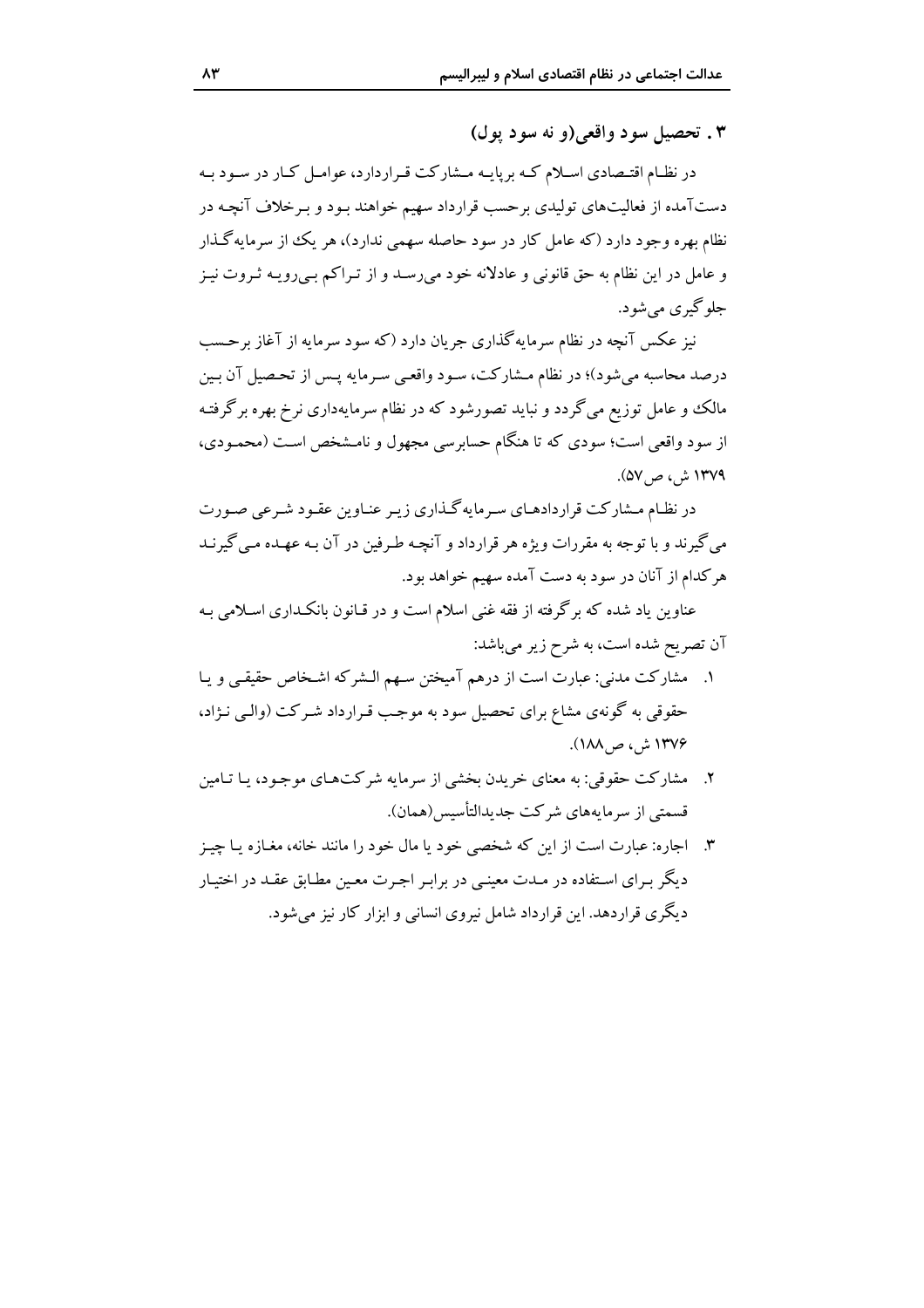- ۴. اجاره به شرط تملیک: عبارت است از عقد اجارهای که در آن شرط شبده باشید کیه مستاجر در پایان مدت اجاره و در صورت عمل به شیرابط منبدرج درقیرارداد، عین مستاجره را مالک گردد(همان).
- ۵. مضاربه: قردادی است کـه بـه موجـب آن یکـم از طـرفین(مالـک) عهـده دار تـامین سرمایه(نقدی) می گردد، با قید این که طرف دیگر (عامل) با آن تجـارت کـه ده و در سود حاصله شريك باشد(همان).
- ۶. جعالـه: عبـارت اسـت از التـزام شـخص(جاعـل) يـا كارفرمـا بـه اداي مبلـغ اجـرت معلوم(جعل) در مقابل انجام دادن عملي معين طبق قـرداد. طرفـي كـه عمـل را انجـام می دهد(عامل) یا (پیمانکار) نامیده می شود.
- ۷. معاملات سلف: منظور از معاملات سلف، پیش خرید نقدی محـصولات تولیـدی بـه قیمت معین می باشد.

علاوه برقردادهای یادشده عقود دیگری نیز مانند فروش اقساطی کالا، مزارعه، مـساقات، خرید دین نیز وجوددارنـد کـه بـا توجـه بـه کـاربردي هريـک در مـوارد مختلـف بـراي سرمايه گذاري مي تواند مورد استفاده قرار گيرد.

بنابراین در نظام مشارکت برخلاف نظام بهره، هیچگاه رشد اقتصادی هـدف اصـلـی را که عدالت اجتماعی است نقض نمی کند؛ زیرا سـاز و کارهـای نظـام مـشارکت بـه گونـهای است که به موجب آن، هر یک از دو طرف سرمایه گـذار و بـازار عوامـل در عرصـه رقابـت آزاد می تواند به سود واقعی به محصول توانایی آنها و تجسم یافته سرمایه و کار آنهاست دست يابد.

#### ۴ . تعاون اجتماعی و اعمال خیر خواهانه

در نظام اقتصادی اسـلام، بـرخلاف نظـام ليبراليـسم کـه فقـدان مـسؤوليت اجتمـاعي و اقتصادی سازمان یافته، موجب نفوذ هرچه بیش تر سودگرایی و منافع فردی بـود و پیامــد آن ثروتاندوزی و بی عدالتی است، مسؤولیت سازمان یافته اجتمـاعی و تعـاون اقتـصادی بـه عنوان يك اصل و قاعده اساسي تضمين كنندهي عدالت و توزيع مجدد ثروت است.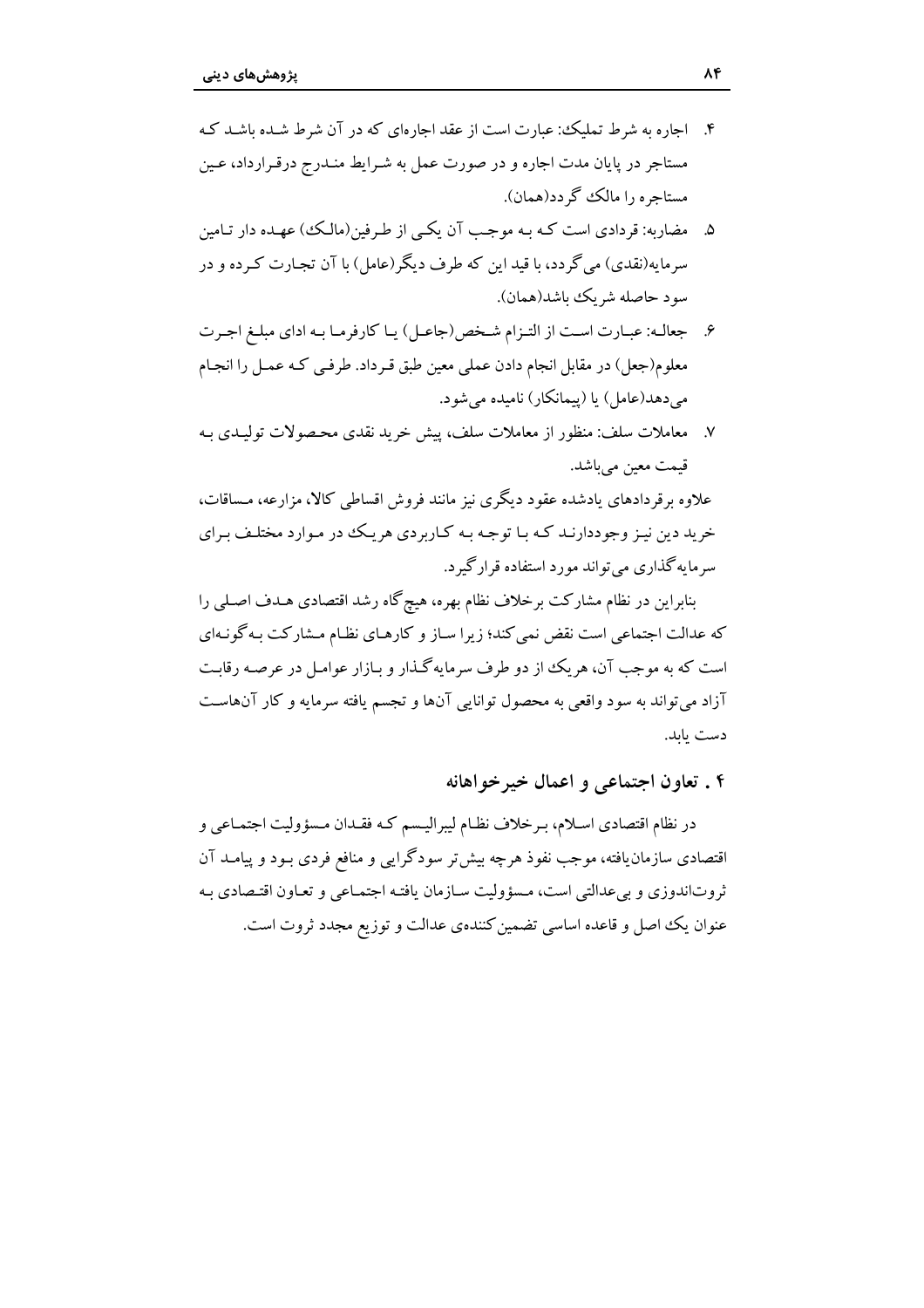نظام اسلامی بریایهی نهادهای فلسفی و کلامی که دارد، انسان را خلیفه و جانشین خدا در روی زمین میداند و این جانشینی نوعی وکالت است و از نتایج آن این است کـه انـسان در مقابل کسی که او را جانشین قراردادهاست از جهت اعمال و تصرفات مسؤول مے باشـد و این جانشینی(مالکیت) وسیلهای برای آزمایش انسان است (صدر، بی تا، ج۲، ص۱۷۱).

«ثم جعلنا كم خلائف في الارض من بعدهم لينظر كيف تعملون» (يونس،١۴،).

« و هو الذي جعلكم خلائف الارض و رفع بعضكم فوق بعض درجـات ليبلــوكم فيمــا اتاكم...» (انعام ١۶۵،).

بر پایهی این اعتقاد، مالک اصلی اشیا خداست و انسان نیز امانتدار اوست و موظف است ثروت را موافق با اراده الهي مصرف كند. بنـابراين او در برابـر گرسـنگان و نيازمنـدان جامعه مسؤول است؛ چنان که رسول گرامی اسلام فرمود:

«ما آمن بی بات شبعاناً و جاره المسلم جائع؛ هـرکس کـه سـیر بخوابـد، در حـالـی کـه همسايه مسلمان او گرسنه است، بـه مـن ايمـان نيـاورده اسـت»(محـدث قمـي، بـي تـا، ج ١، ص۱۹۰).

بنابراين، وظايف مالي انسان در نظام اقتصادي اسلام در پرداخت ماليـاتهـاي اصـلي مانند زکات، خمس و غیره خلاصه نمی شود، بلکه هرگاه در جامعه خـلأ اقتـصادی مـشهود است و نیازمندی وجوددارد، تـوانگران جامعـه شـرعاً و اخلاقـاً وظیفـه دارنـد بـه کـمـک او بشتابند و این اعتقاد و گرایش روحی و عملـی کـه پیوسـته در جامعـه رواج مـییابـد عامـل موثری برای توزیع دوباره ثروت و تامین عدالت اقتصادی خواهدبود.

مسلمان از آنجا که ثروت را ابزار تکامل معنوی و تامین سعادت عالم دیگر می دانـد، همواره مي كوشد تا اضافه موجودي خود را در راه خدا و مصارف عامالمنفعه مانند انفاق به نیازمندان، ساختن مساجد و مدارس و مراکز درمانی، وقف در کارهـای خیـر هزینـه کنـد و این کارها از یک سود موجب تامین عدالت و از سوی دیگر سبب افـزایش نیـروی انـسانی فعال در جامعه و وارد شدن نیاز مندان در عرصه ی بازار کار خواهد شد.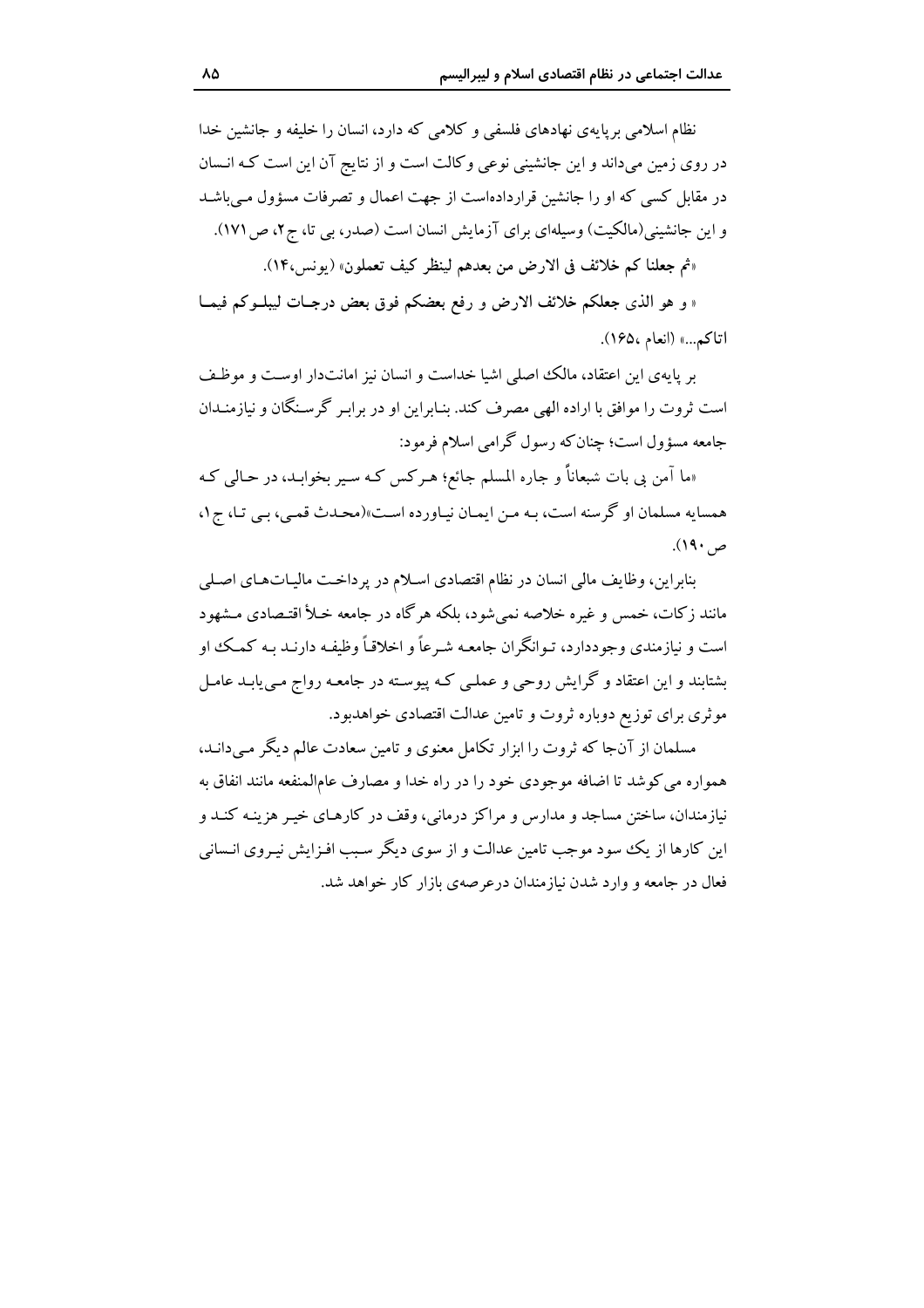براین اساس، اعمال خبر خواهانه و انسان دوستانه نه تنها به شکل یک عمیل اخلاقبی، ىلكە بە عنوان ىك وظىفە سازمان،افتە و نھادىنە شدە ياپد پيوستە مورد توجە ھمگانى باشد و نباید از نظر دور داشت که آنچه امروز در بسیاری از کشورهای اسلامی مبنی بر بی تـوجهی به این اعمال خیرخواهانه دیده می شود، بدان سبب است که تحت تأثیر فرهنگ سودگرای غرب قرار گرفته و پیامدهای ناگوار آن نیز پذیرا شدهاند.

#### نتىحە

در اقتصاد لیبرالی، اقتصاد پژوهان در پی یافتن راهحـلهـای کارآمـد بـرای رسـیدن بـه اهداف مشخص آن، مانند رشد، توسعه و رفـاه هـستند و بـر همـین اسـاس نمـی تواننـد در مقولههای ارزشی، مانند عدالت موضع گیـری کننـد؛ زیـرا بنـای اصـلی ایـن نظـام را فلـسفه سودگرایی و لذتطلبی شکل دادهاست؛ ولبی در نظـام اقتـصادی اسـلام عـدالت اجتمـاعی هدف اصلی محسوب میشود و به وسیله مجموعه قوانین اقتصادی در مورد اقساط مالکیت و توزيع مال، قوانين مالياتي، قوانين مالكيت، نظام مشاركت و عقود شرعي، تعـاون و اعمـال سازمان یافته خیرخواهانه تامین میشود. از سوی دیگر رشد اقتصادی و تامین رفاه عموم ک هدف ديگر اين نظام است، در چارچوب قوانين اقتصادي به راه تكامل خود ادامه مى دهد و به هیچ وجه با اجرای عدالت تعارض و منافات پیدا نمی کند؛ زیرا در شرایط خـاص سـاز و کارهای این نظام اقتصادی به طور طبیعی عدالت محور می شود و اجرای عدالت در ظرفیت مقررات یادشده به تسریع در حرکت رشد می افزاید.

بنابراین مشکلاتی که نتیجه طبیعی اقتصاد لیبرالیستی برپایه مبانی ویژه آن بود در نظـام اقتصادی اجتناب بذیر است.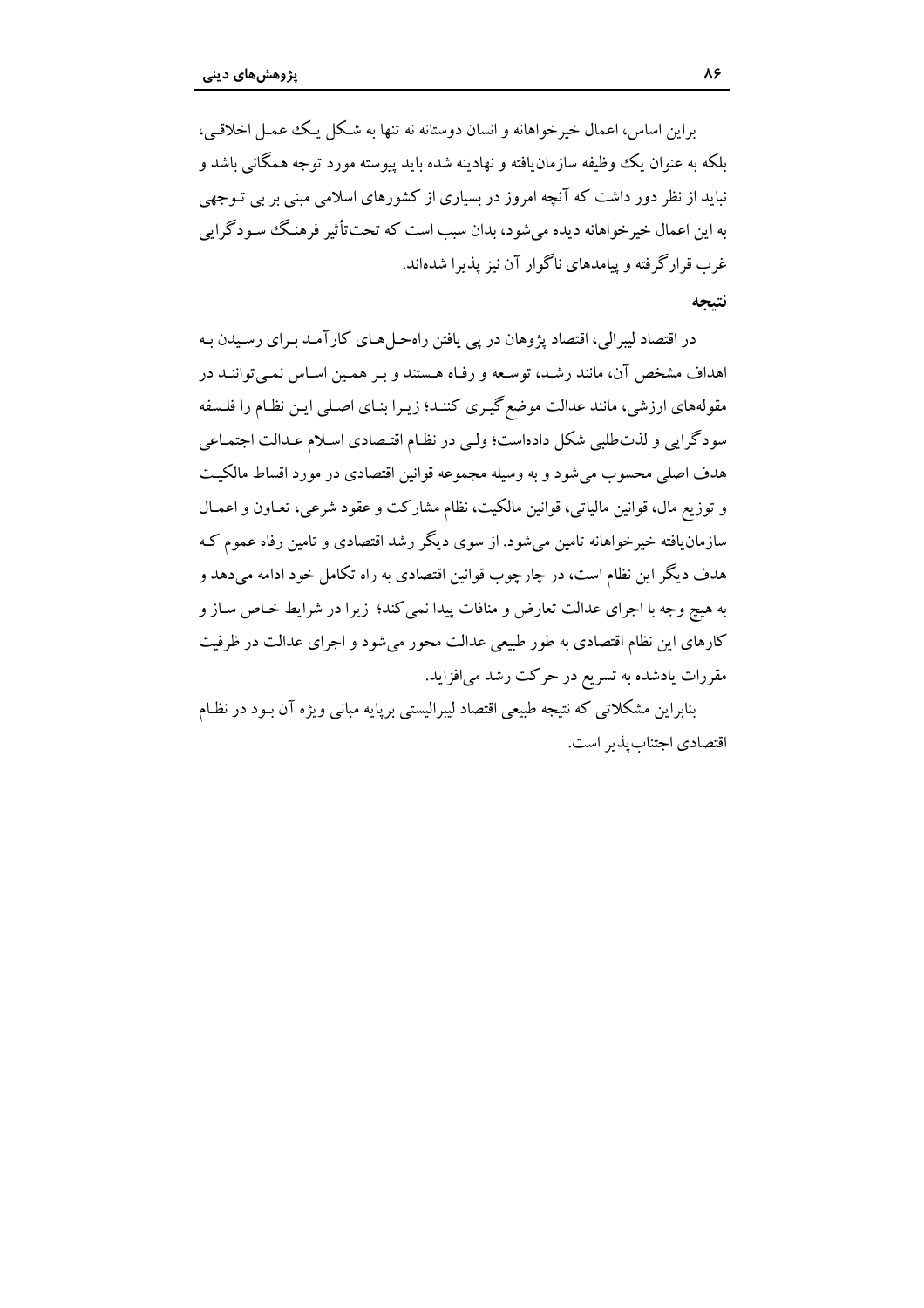## منابع و مآخذ

- ١. قرآن کريم.
- ٢. ابن ابي الحديد، عبدالحميد ابي الحديد معتزلي، (١۴٠۴ ق)، شرح نهج البلاغه، ١٠جلدي، قم، كتابخانه آيت الله مرعشى.
- ۳. ابن سعد، محمد بن سعد، (۱۳۲۵ ق)، الطبقات الكبرى، ۹ جلدى، تهران، موسسه نصر .
- ابن هشام، عبدالملك بن هشام حميري، (١٣٥٥ ق)، السيرة النبوية، مطبعة مصطفى الباني  $\cdot$ .۴ الحلبي بمصر، (طبع مكتبهٔ مصطفوي تهران)
- ۵. اربلاستر، آنتوني، (۱۳۷۶ ش)، ظهور و سقوط ليبراليسم غرب، ترجمه عباس مخبر، تهران، نشر مرکز .
	- ۶. آیتی، محمد ابراهیم، (۱۳۷۸ ش)، تاریخ پیامبر اسلام، تهران، انتشارات دانشگاه تهران.
		- ۷. پارارگاد، بهاءالدین، (بی تا)، مکتبهای سیاسی، تهران، انتشارات اقبال.
- ٨ تودارو، مایکل، (١٣٧٧ ش)، توسعه اقتصادی جهان سوم، ترجمه غلامعلی فرجادی، تهران، موسسه عالمي پژوهش در برنامهريزي توسعه.
	- ۹. رابينسون، جون، (۱۳۵۸ ش)، فلسفه اقتصادي، ترجمه بايزيد مردوخي، تهران، مجموعه جامعه و اقتصاد.
- ۱۰. ساموئلسن، پل، (۱۳۴۴ ش)، اقتصاد، ترجمه حسین پیرنیا، تهران، بنگاه ترجمه و نشر کتاب.
	- ١١. ساندل، مايكل، (١٣٧٤ ش)، ليبراليسم و منتقدان آن، ترجمه احمد تدين، تهران، شركت انتشارات علمي و فرهنگي .
- ١٢. سپهر، محمدتقى لسانالملك، (بي تا)، ناسخ التواريخ، قم، انتشارات كتابفروشي محمدي.
- ۱۳. سولژنیستین، (۱۳۶۵ ش)، الکساندر به زمامداران شوروی، ترجمه عنایت الله رضا، تهران، انتشارات امير كبير .
- ۱۴. سید رضی، محمد بن الحسین موسوی، (۱۳۷۹ ش)، نهجالبلاغه، ترجمه محمد دشتی، قم، نشر مشرقين.
	- ١۵. شابرا، عمر، (١۴١۶ ق)، الاسلام والتحدي الاقتصادي، عمان، المعهد العالمي للفكر الاسلامى.
- ۱۶. شیرازی، سید محمد، (۱۴۰۳ ق)، کلیات اقتصاد اسلامی، ترجمه محمدباقر فالی، قم، دفتر نشر إيمانق.